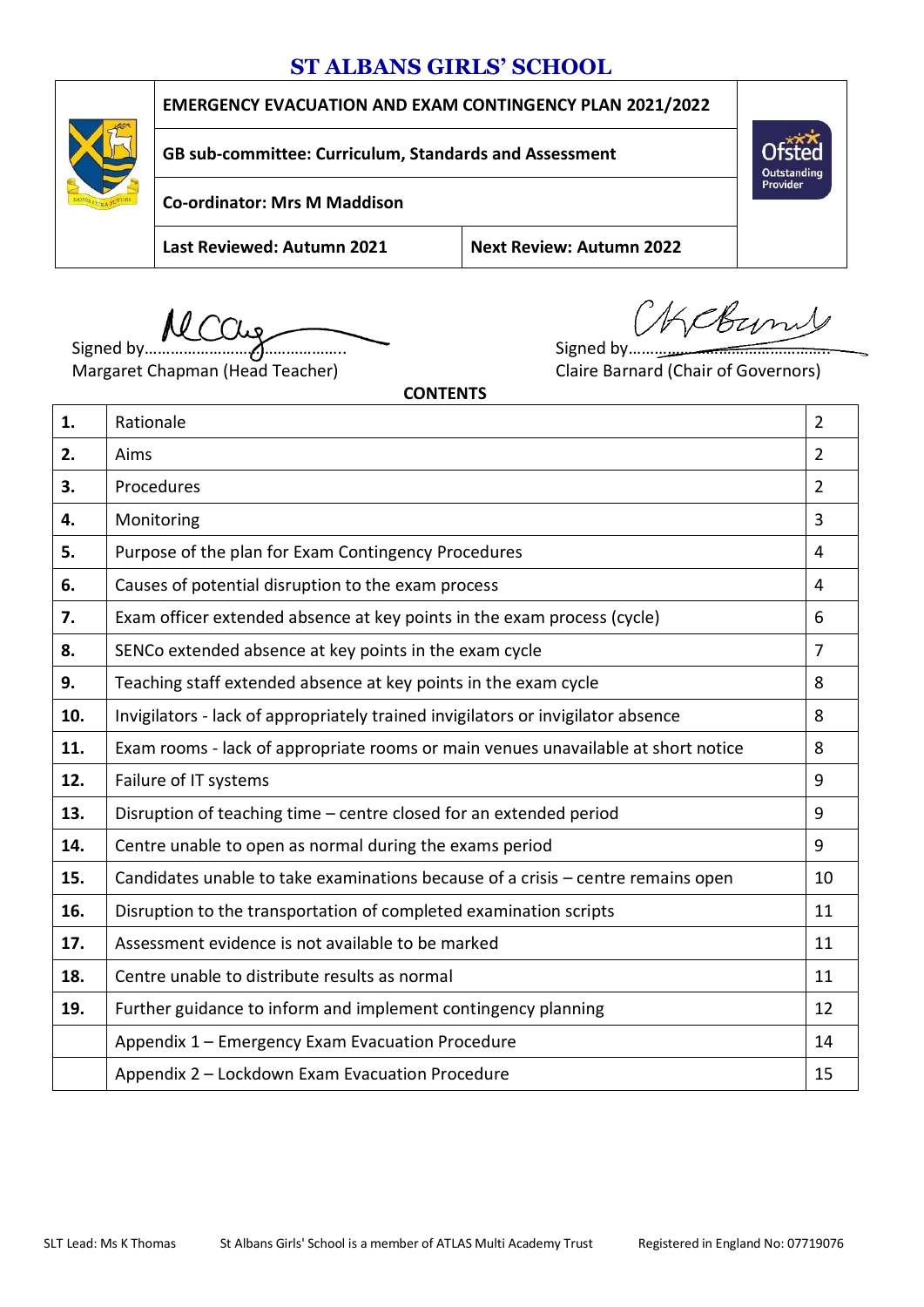| 1.  | <b>RATIONALE</b>  |                                                                                                                                                                        |
|-----|-------------------|------------------------------------------------------------------------------------------------------------------------------------------------------------------------|
|     |                   | To provide clear instructions for staff and invigilators in the event that the examination                                                                             |
|     |                   | room/school needs to be evacuated.                                                                                                                                     |
| 2.  | <b>AIMS</b>       |                                                                                                                                                                        |
|     |                   | In the event of an evacuation to ensure all students complete their exams with the minimal                                                                             |
|     |                   | amount of disruption.                                                                                                                                                  |
| 3.  | <b>PROCEDURES</b> |                                                                                                                                                                        |
| 3.1 |                   | In the event of an emergency evacuation or school lockdown for events such as:                                                                                         |
|     | ٠                 | Fire/Fire alarm                                                                                                                                                        |
|     | $\bullet$         | Bomb alert                                                                                                                                                             |
|     | $\bullet$         | Intruder                                                                                                                                                               |
|     | ٠                 | Any other emergency which requires an evacuation of an exams room                                                                                                      |
|     |                   | Invigilators are provided with a copy of the emergency evacuation procedure for every exam                                                                             |
|     |                   | room and a standard invigilator announcement which includes appropriate instructions for                                                                               |
|     |                   | candidates about emergency procedures and what will happen if the alarm sounds.                                                                                        |
|     |                   | Invigilators at St Albans Girls' School have been informed that they must take the following                                                                           |
|     |                   | action (in accordance with JCQ Instructions for conducting examinations (ICE) regulation 18:                                                                           |
|     | 3.1.1             | Emergencies). In the event of a school lockdown please refer to the procedures in Appendix 2.                                                                          |
|     | 3.1.2             | Stop the candidates from writing. Candidates must be told to close their answer booklet                                                                                |
|     | 3.1.3             | Collect the attendance register (in order to ensure all candidates are present).<br>Evacuate the examination room in line with the instructions outlined in Appendix 1 |
|     | 3.1.4             | Advise candidates to leave all question papers and scripts in the examination room.                                                                                    |
|     |                   | If there are only a few candidates, consider the possibility of taking the candidates (with                                                                            |
|     |                   | question papers and scripts) to another place to finish the examination.                                                                                               |
|     | 3.1.5             | Inform candidates they must leave the room in silence.                                                                                                                 |
|     | 3.1.6             | Supervise candidates as closely as possible while they are out of the examination room                                                                                 |
|     |                   | to make sure there is no discussion about the examination.                                                                                                             |
|     | 3.1.7             | Where safe to do so and when instructed, supervise the return of candidates to the                                                                                     |
|     |                   | exam room.                                                                                                                                                             |
|     | 3.1.8             | Make a note of the time of the interruption and how long it lasted.                                                                                                    |
|     | 3.1.9             | Allow the candidates the full working time set for the examination.                                                                                                    |
|     | 3.1.10            | Make notes of the incident to enable the exams officer to produce a full report of the                                                                                 |
|     |                   | incident and of the action taken to be forwarded to the relevant awarding body and the                                                                                 |
|     |                   | special consideration process where applicable (in cases where a group of candidates                                                                                   |
|     |                   | have been disadvantaged by a particular event).                                                                                                                        |
|     | 3.1.11            | Where candidates are unable to return to the building to complete the examination,                                                                                     |
|     |                   | the relevant awarding body will be contacted immediately for advice and the Examination                                                                                |
|     |                   | Contingency Plan will be followed. The awarding bodies have procedures in place to ensure that                                                                         |
|     |                   | candidates are not disadvantaged where they are unable to complete the examination due to                                                                              |
|     |                   | circumstances beyond their control (ICE 24.5)                                                                                                                          |
| 3.2 |                   | In addition to the actions required by JCQ ICE regulation 18 above, invigilators are also informed                                                                     |
|     |                   | of the following centre-specific actions or information:                                                                                                               |
|     | 3.2.1             | The exam room must be evacuated by the nearest fire exit                                                                                                               |
|     | 3.2.2             | Candidates must be escorted to the assembly point on the back field                                                                                                    |
|     | 3.2.3             | On returning to the exam room allow candidates time to settle down, reminding them                                                                                     |
|     |                   | they are still under exam conditions                                                                                                                                   |
|     | 3.2.4             | Restart the exam and allow candidates the full working time set for the examination                                                                                    |
|     | 3.2.5             | Make relevant changes to the displayed finish time                                                                                                                     |
|     | 3.2.6             | All information regarding the evacuation must be recorded on the exam room incident                                                                                    |
|     |                   | log (ensuring candidates are continually supervised throughout the whole time the                                                                                      |
|     |                   | resumed exam is in progress and giving complete attention to this duty at all times)                                                                                   |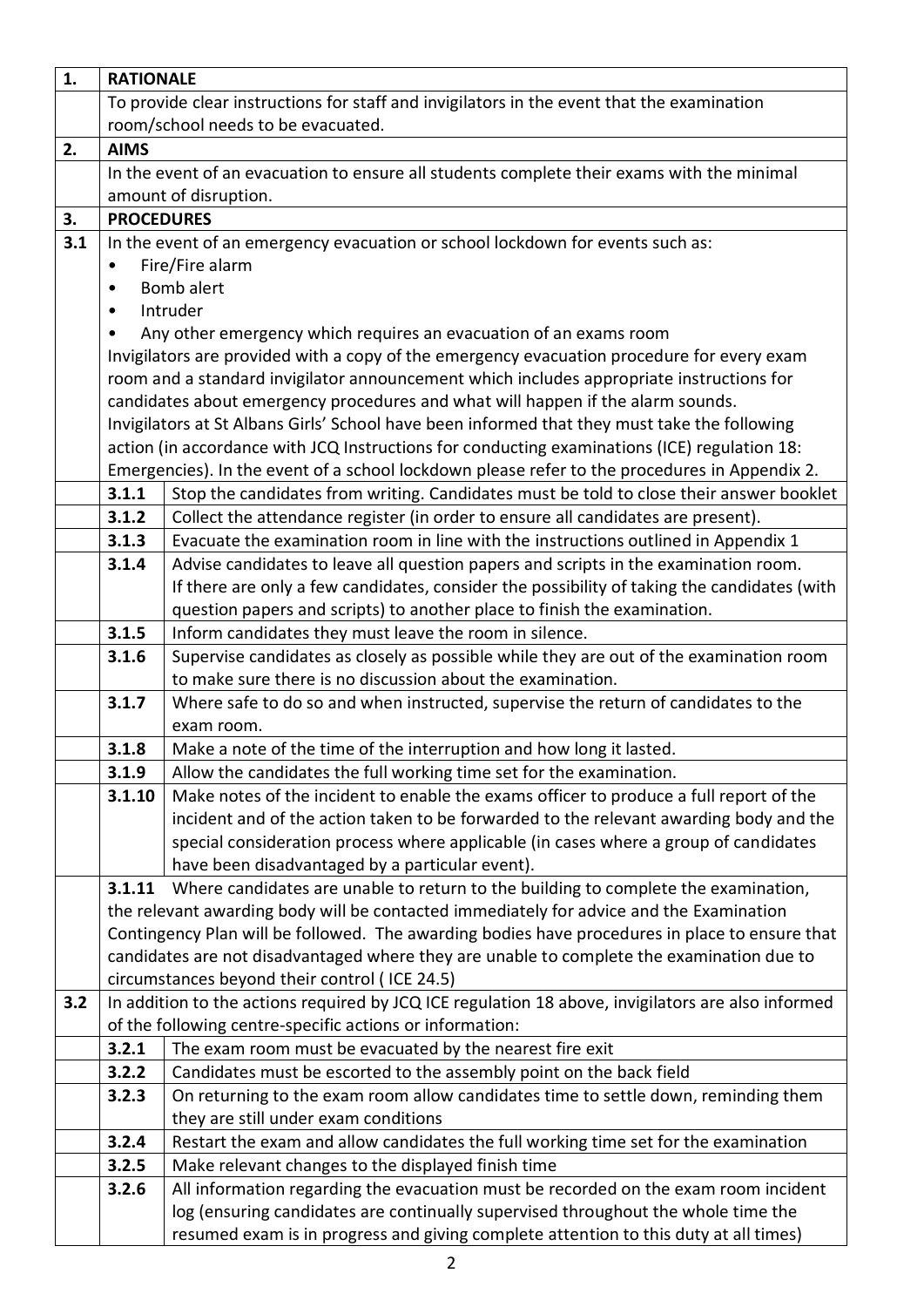|     | These procedures will be reviewed every two years.                                         |
|-----|--------------------------------------------------------------------------------------------|
|     | <b>MONITORING</b>                                                                          |
|     | room                                                                                       |
| 3.3 | prior to exams taking place, on what will happen in the event of an emergency in the exams |
|     | The Exams officer ensures candidates are briefed in assembly and the Candidate Handbook,   |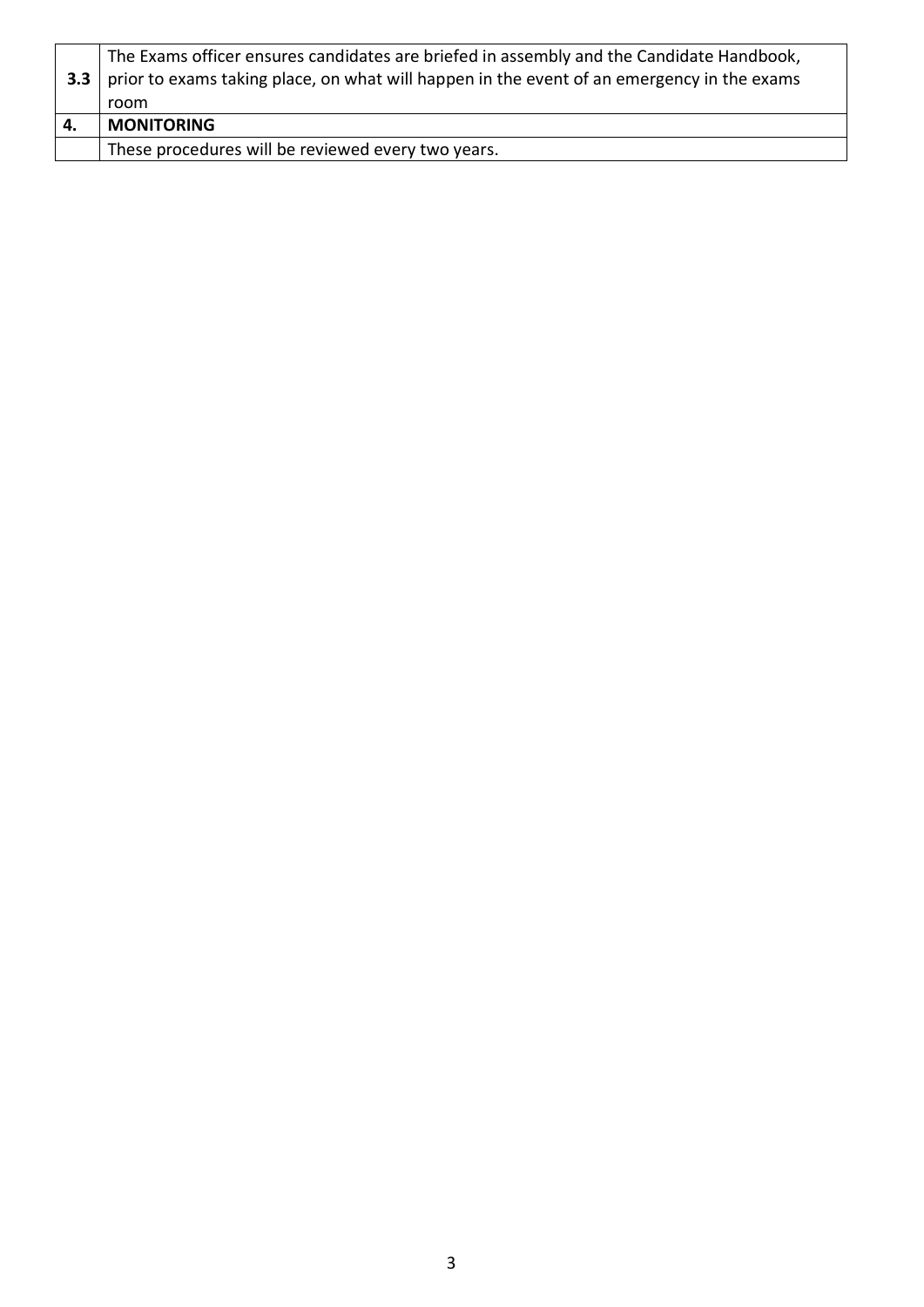#### **EXAM CONTINGENCY PROCEDURES**

#### **5. Purpose of the Plan**

This Plan examines potential risks and issues that could cause disruption to the management and administration of the exam process at St Albans Girls' School. By outlining actions/procedures to be followed in case of disruption it is intended to mitigate the impact these disruptions have on our exam process.

At all times, the Examinations Officer (Exams Officer) and Senior Leadership Team (SLT) will liaise with the relevant Awarding Body to ensure any contingency plans meet with its requirements and that JCQ regulations are adhered to where possible.

Alongside internal processes, this plan is informed by information contained in the **Ofqual Exam system contingency plan: England, Wales and Northern Ireland** where it is stated that "Centres should prepare plans for any disruption to examinations as part of their general emergency planning. It is important to ensure that relevant centre staff are familiar with the plan. Consideration should be given as to how these arrangements will be communicated to candidates, parents and staff should disruption to examinations occur."

#### **6. Causes of potential disruption to the exam process**

In response to the Covid-19 pandemic and against a backdrop of school closures during the academic years 2019/2021 and 2020/2021 the Secretary of State for Education cancelled national examinations and students were awarded Centre Assessed Grades in 2020 and Teacher Assessed grades in 2021.

It is the government's policy that examinations and assessments should go ahead in summer 2022. It has been confirmed that a delay to the summer 2022 exam period will not take place. Although this was the intention for the summer 2021 exam series before it was cancelled, the proposed summer 2022 exam series will take place as a typical year from mid-May to the end of June.

As the 2021/2022 academic year continues to be impacted by the Coronavirus pandemic our centre has prepared to manage, administer and conduct examinations in line with JCQ and awarding body regulations whilst adhering to robust health and safety requirements to ensure resilience to COVID-19 as set out in the *'DfE Contingency Framework : education and childcare settings - August 2021'* **:** 

[https://assets.publishing.service.gov.uk/government/uploads/system/uploads/attachment\\_data/file/101](https://assets.publishing.service.gov.uk/government/uploads/system/uploads/attachment_data/file/1011704/20210817_Contingency_Framework_FINAL.pdf) [1704/20210817\\_Contingency\\_Framework\\_FINAL.pdf](https://assets.publishing.service.gov.uk/government/uploads/system/uploads/attachment_data/file/1011704/20210817_Contingency_Framework_FINAL.pdf)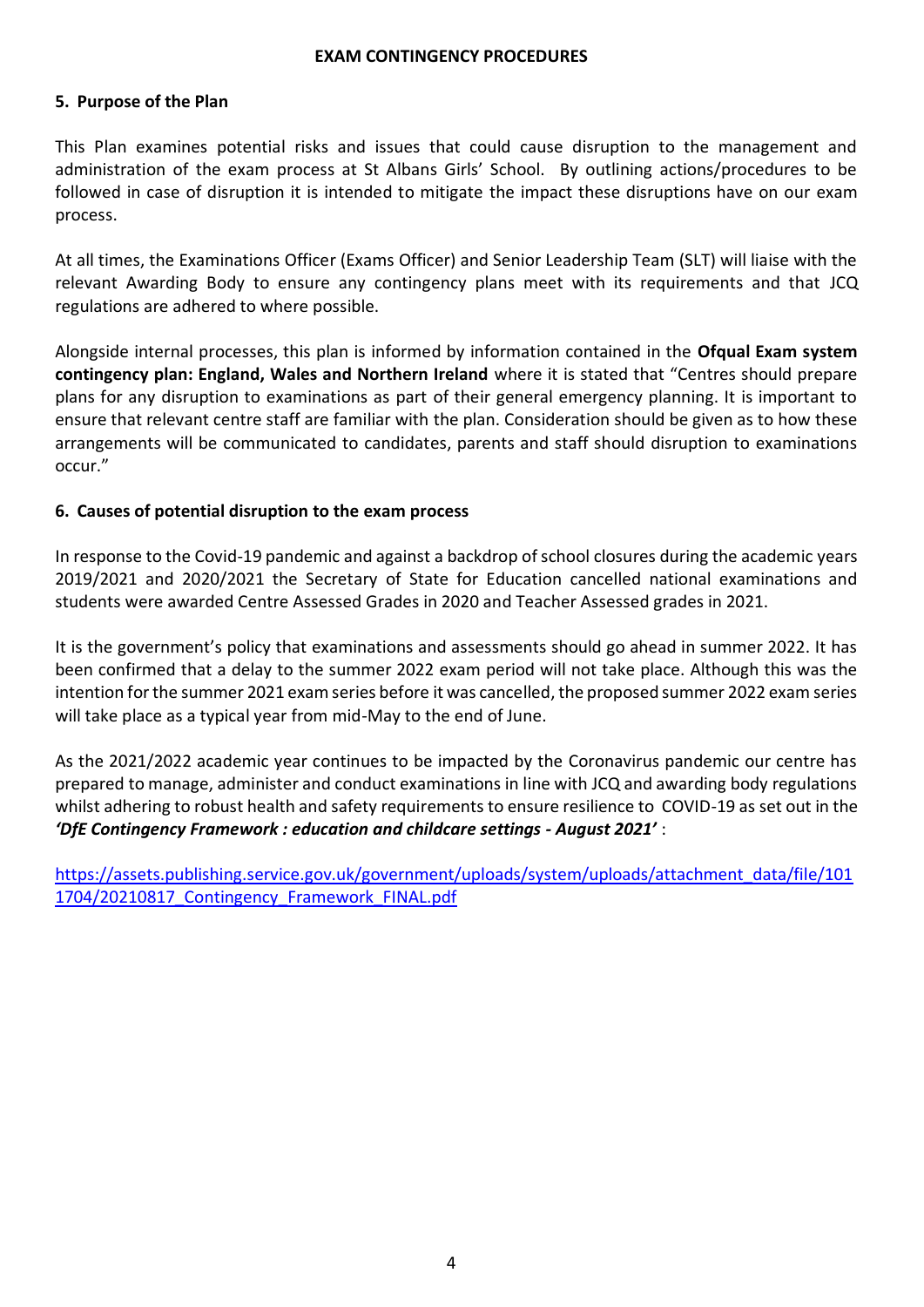# **6.1 Conducting examinations during the 2021/2022 academic year including the exceptional examination series Autumn 2021**

Specific contingency procedures for Autumn Series 2021 are in place so that examinations can be delivered in a coronavirus (COVID-19) secure way. These procedures will be applied to **all** examinations during the academic year 2021/2022 and updated according to ongoing guidance from Ofqual, JCQ and the exam boards.

| 6.1.0 | Compliance with Department of Education 'Contingency Framework: education and chidcare<br>settings' updated on 17 August 2021 detailing public health arrangements for autumn exams                                                                                                                                                                                                                                                                                                                                          |
|-------|------------------------------------------------------------------------------------------------------------------------------------------------------------------------------------------------------------------------------------------------------------------------------------------------------------------------------------------------------------------------------------------------------------------------------------------------------------------------------------------------------------------------------|
|       | Invigilation<br>The Exams Officer to assess the make up of the invigilation team identifying any members still<br>nervous of returning to a school setting and ensuring there are enough trained invigilators<br>available.                                                                                                                                                                                                                                                                                                  |
|       | During the Summer Term 2021 all STAGS invigilators were trained online in the JCQ Instructions<br>for Conducting Examinations.                                                                                                                                                                                                                                                                                                                                                                                               |
|       | An invigilator update meeting will take place on 12th October 2021 place prior to examinations<br>to inform invigilators of protocols for COVID-19 and procedures for keeping everybody safe in<br>school based on guidance from the Department of Education, Public Health England and<br>Hertfordshire County Council. Further information about safety measures based on hygiene and<br>social distancing are published on the school website: www.stags.herts.sch.uk (Safety Around<br>School).                          |
|       | Invigilators who are over 18 and 6 months and fully vaccinated (14 days following second dose)<br>may no longer need to self-isolate if they are identified as a close contact of a positive case.<br>NHS Test and Trace will contact those who have been identified as a contact and check whether<br>there is a legal requirement for them to self-isolate. If they are not legally required to self-<br>isolate, they will be provided with advice on testing and given guidance on preventing the spread<br>of COVID-19. |
|       | There will continue to be a requirement for invigilators to test using Lateral Flow Devices (LFT)<br>twice a week and to report results online. Anyone in receipt of a positive result must not attend<br>the setting, self-isolate and book and confirmatory PCR test. They can return to the setting once<br>a negative PCR test result is received.                                                                                                                                                                       |
|       | Face coverings are not expected and this is now personal choice unless an outbreak occurs, for<br>which there is a contingency 'outbreak' plan, available on the school website, for the<br>management of such a situation.                                                                                                                                                                                                                                                                                                  |
|       | Follow up notes are sent by email to invigilators confirming arrangements for the arrival and<br>departure of candidates, cleaning, set up of the exam room, frequent hand washing and<br>maintaining distance between staff and candidates.                                                                                                                                                                                                                                                                                 |
|       | Invigilators are advised to stay at home if they feel unwell or have Covid symptoms: raised<br>temperature, new and/or persistent cough, loss of smell and/or taste and contact the NHS<br>Covid-19 website: NHS 111 at https://111.nhs.uk/ or by phoning 111                                                                                                                                                                                                                                                                |
| 6.1.1 | NHS Test and Trace - STAGS will collect and keep contact information for off-roll/visiting<br>candidates and invigilators which can be shared with NHS Test and Trace if needed. The name of                                                                                                                                                                                                                                                                                                                                 |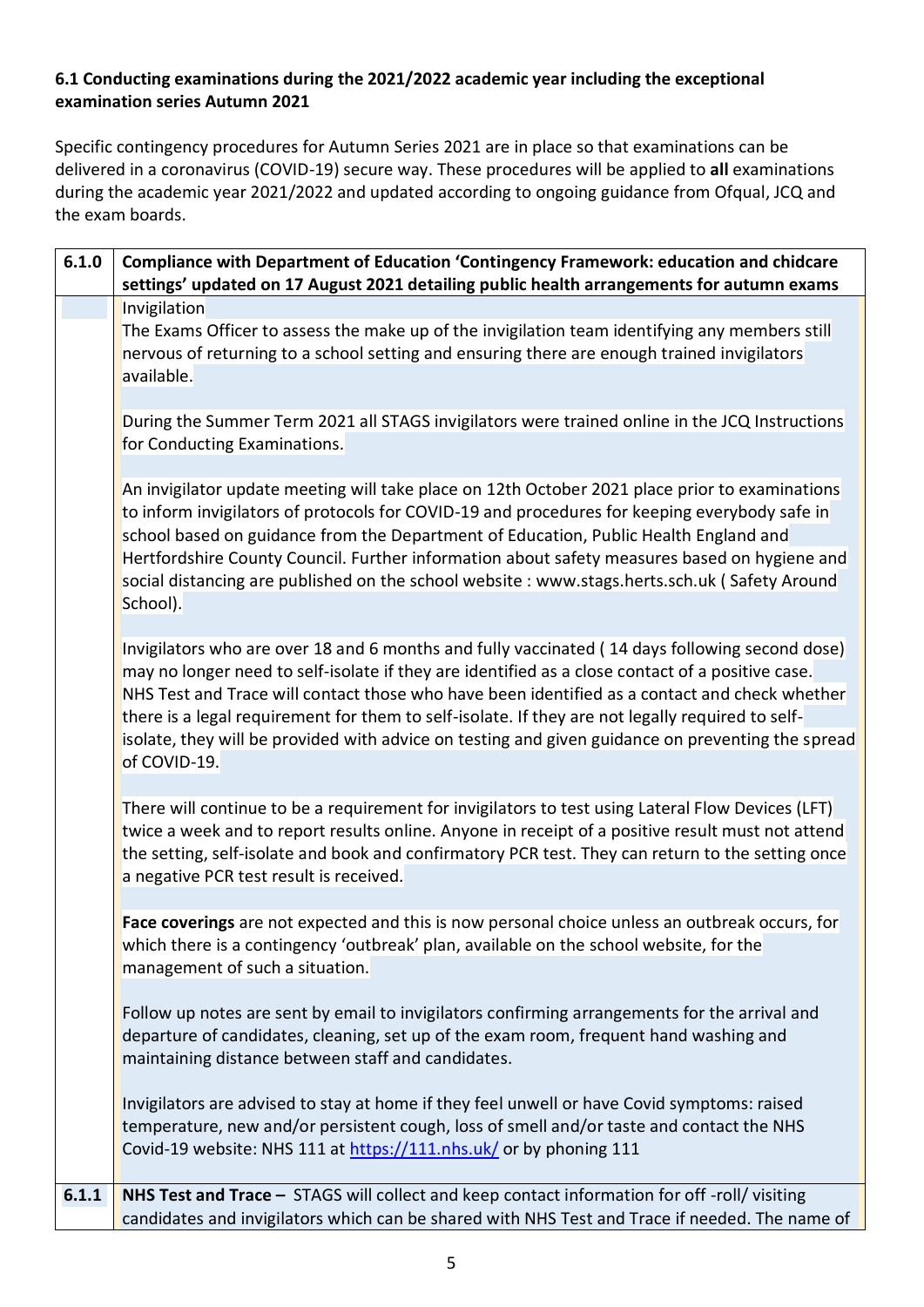|       | the invigilators will be added to seating plans so that they can be cross referenced with the<br>contact details we hold for candidates and invigilators.                                                                                                                                                                                                                                                            |
|-------|----------------------------------------------------------------------------------------------------------------------------------------------------------------------------------------------------------------------------------------------------------------------------------------------------------------------------------------------------------------------------------------------------------------------|
| 6.1.2 | <b>Candidates -</b> All candidates are issued with an Exams Handbook with important information to<br>guide them through the public exam period including Public Health Arrangements.<br>Candidates are advised they must stay at home if they feel unwell or have Covid symptoms:<br>raised temperature, new and/or persistent cough, loss of smell and/or taste and contact the NHS<br>111 at https://111.nhs.uk/. |
| 6.1.3 | Cleaning - Exam rooms will be kept clean and frequently touched surfaces (door handles,<br>individual desks and backs of chairs) sanitised before and after every exam.                                                                                                                                                                                                                                              |
| 6.1.4 | Set up of the exam room – Desks and chairs are set up according to JCQ Instructions for<br>Conducting Examinations 2021/2022 at a distance of 1.25 metres, there is a natural element of<br>social distancing in examination rooms. The requirement for 'bubbles' has been removed.                                                                                                                                  |
| 6.1.5 | <b>Equipment</b> - The sharing of authorised items of equipment should be avoided with candidates<br>being reminded to bring their own pens, pencils and calculators etc. If invigilators are required to<br>lend materials they must be sanitised/wiped clean.                                                                                                                                                      |
| 6.1.6 | Access Arrangements - At STAGS learners with readers and scribes are placed in a separate exam<br>room in a one $-$ to-one situation.                                                                                                                                                                                                                                                                                |
| 6.1.7 | <b>Candidate Absence from an Examination</b>                                                                                                                                                                                                                                                                                                                                                                         |
|       | Should a candidate be absent from an examination, the JCQ Guide to the Special Consideration                                                                                                                                                                                                                                                                                                                         |
|       | Process for General and Vocational Qualifications will be applied.                                                                                                                                                                                                                                                                                                                                                   |
|       | For A Level and GCSE qualifications the minimum requirement for enhanced grading demands                                                                                                                                                                                                                                                                                                                             |
|       | that 25% of the total assessment must have been completed.                                                                                                                                                                                                                                                                                                                                                           |
|       | For the autumn 2021 series, if a candidate is absent due to Covid-19, self - isolation or any other<br>reason and does not complete a minimum of 25% of the total qualification they will have to sit<br>the qualification during the next examination series in summer 2022.                                                                                                                                        |
|       |                                                                                                                                                                                                                                                                                                                                                                                                                      |

| 7   | Exam Officer Extended Absence at Key Points in the Exam Process (cycle)                              |
|-----|------------------------------------------------------------------------------------------------------|
|     | Criteria for implementation of the plan                                                              |
|     | Key tasks required in the management and administration of the exam cycle not undertaken             |
|     | including:                                                                                           |
|     |                                                                                                      |
| 7.1 | <b>Planning</b>                                                                                      |
|     | annual data collection exercise not undertaken to collate information on qualifications and<br>٠     |
|     | awarding body specifications being delivered                                                         |
|     | annual exams plan not produced identifying essential key tasks, key dates and deadlines<br>$\bullet$ |
|     | sufficient invigilators not recruited and trained<br>$\bullet$                                       |
|     |                                                                                                      |
| 7.2 | <b>Entries</b>                                                                                       |
|     | awarding bodies not being informed of early/estimated entries which prompts release of<br>٠          |
|     | early information required by teaching staff                                                         |
|     | candidates not being entered with awarding bodies for external exams/assessment<br>٠                 |
|     | awarding body entry deadlines missed or late or other penalty fees being incurred<br>$\bullet$       |
|     |                                                                                                      |
|     |                                                                                                      |
| 7.3 | Pre-exams                                                                                            |
|     | exam timetabling, rooming allocation; and invigilation schedules not prepared                        |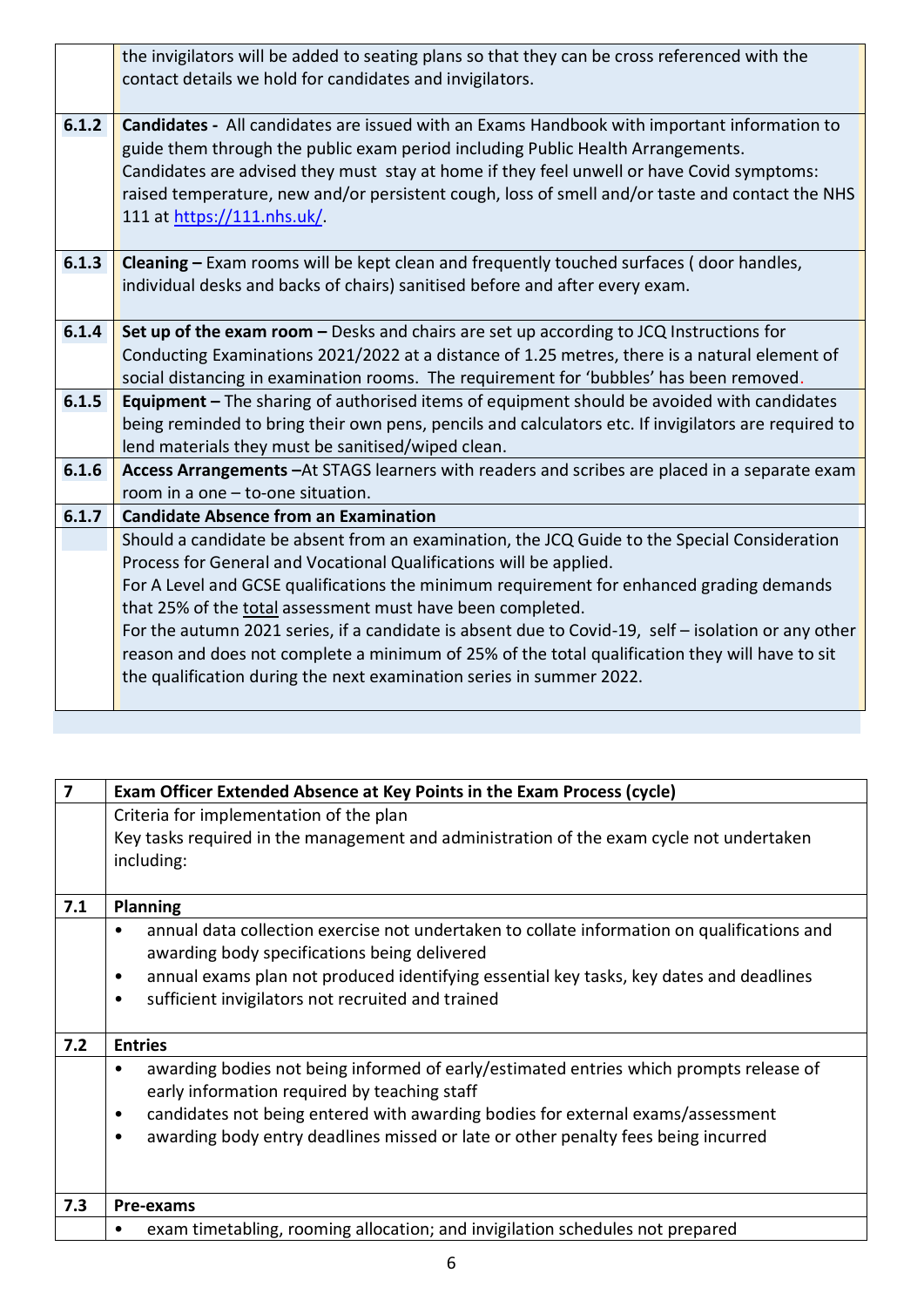|     | candidates not briefed on exam timetables and awarding body information for candidates<br>$\bullet$<br>exam/assessment materials and candidates' work not stored under required secure<br>٠ |
|-----|---------------------------------------------------------------------------------------------------------------------------------------------------------------------------------------------|
|     | conditions                                                                                                                                                                                  |
|     | internal assessment marks and samples of candidates' work not submitted to awarding<br>٠<br>bodies/external moderators                                                                      |
| 7.4 | <b>Exam time</b>                                                                                                                                                                            |
|     | exams/assessments not taken under the conditions prescribed by awarding bodies<br>$\bullet$                                                                                                 |
|     | required reports/requests not submitted to awarding bodies during exam/assessment<br>٠                                                                                                      |
|     | periods e.g. very late arrival, suspected malpractice, special consideration                                                                                                                |
|     | candidates' scripts not dispatched as required to awarding bodies<br>٠                                                                                                                      |
|     | Widespread national disruption<br>$\bullet$                                                                                                                                                 |
| 7.5 | <b>Results and post-results</b>                                                                                                                                                             |
|     | access to examination results affecting the distribution of results to candidates<br>٠                                                                                                      |
|     | the facilitation of the post-results services<br>٠                                                                                                                                          |
|     | <b>Centre Actions:</b>                                                                                                                                                                      |
|     | Regular fortnightly line meetings are held and all information is shared<br>$\bullet$                                                                                                       |
|     | Exam Assistant is trained and fully briefed on exam processes<br>٠                                                                                                                          |
|     | Exam plan is electronically stored and hardcopies are shared with Exam and Data Team<br>٠<br>$\bullet$                                                                                      |
|     | STAGS subscribes to The Exams Office Support site. This provides guidance and support<br>through each of the exam processes should anyone require any further help.                         |
|     | In the event of widespread national disruption the school will liaise directly with awarding<br>$\bullet$                                                                                   |
|     | bodies for instructions on how to respond. Awarding bodies will designate a date in June                                                                                                    |
|     | 2022 as a 'contingency day' for examinations (awaiting update). Candidates are informed                                                                                                     |
|     | that they must remain available until that date should contingency plans be invoked.                                                                                                        |
|     | Exam and Data Team meet with Head of 6th Form prior to Results Day. Information is shared<br>٠                                                                                              |
|     | and responsibilities are clearly defined                                                                                                                                                    |
|     | The Exam Assistant is knowledgeable on the Enquires and Result procedure. Additional<br>support cold be given if necessary by a member of the Data Team                                     |
| 8   | SENCO Extended Absence at Key Points in the Exam Cycle                                                                                                                                      |
|     | Criteria for Implementation of the Plan                                                                                                                                                     |
|     | Key tasks required in the management and administration of the access arrangements process                                                                                                  |
|     | within the exam cycle not undertaken including:                                                                                                                                             |
| 8.1 | <b>Planning</b>                                                                                                                                                                             |
|     | candidates not tested/assessed to identify potential access arrangement requirements<br>٠                                                                                                   |
|     | evidence of need and evidence to support normal way of working not collated                                                                                                                 |
| 8.2 | Pre-exams                                                                                                                                                                                   |
|     | approval for access arrangements not applied for to the awarding body<br>$\bullet$                                                                                                          |
|     | modified paper requirements not identified in a timely manner to enable ordering to meet                                                                                                    |
|     | external deadline                                                                                                                                                                           |
|     | staff providing support to access arrangement candidates not allocated and trained<br>٠                                                                                                     |
| 8.3 | <b>Exam time</b>                                                                                                                                                                            |
|     | access arrangement candidate support not arranged for exam rooms<br>٠                                                                                                                       |
|     |                                                                                                                                                                                             |
|     | <b>Centre Actions:</b>                                                                                                                                                                      |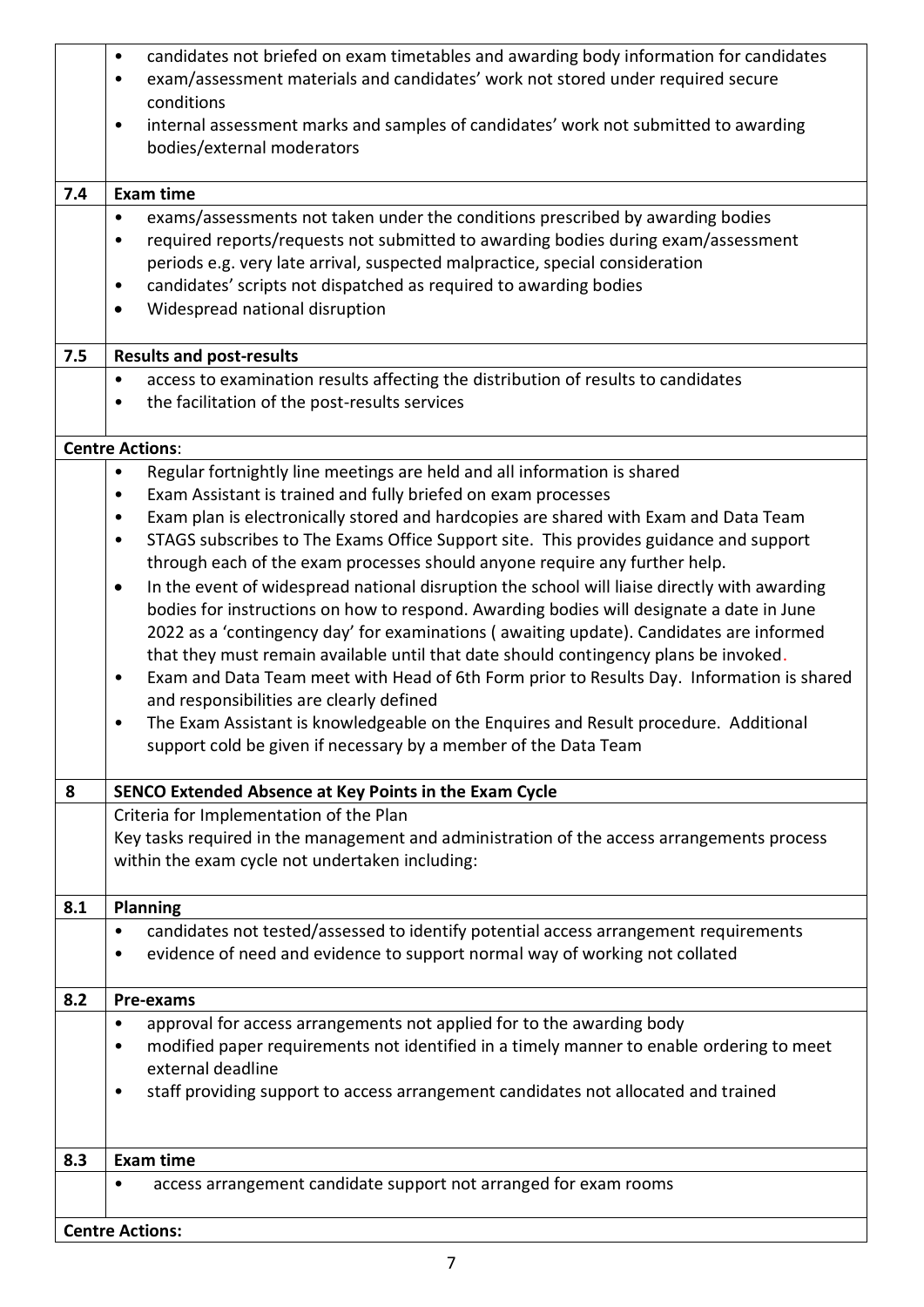|      | Testing of candidates takes place at pre-arranged dates with Specialist SEN assessor<br>٠                                                                                              |
|------|----------------------------------------------------------------------------------------------------------------------------------------------------------------------------------------|
|      | Students are identified at the beginning of the Academic Year<br>$\bullet$                                                                                                             |
|      | SEN and Exam Department work closely to ensure all information is shared<br>$\bullet$                                                                                                  |
|      | SEN and Access information is electronically stored on Centre's MIS system<br>$\bullet$                                                                                                |
|      | All access applications are jointly made by the SENCO and Exam Officer<br>٠                                                                                                            |
|      | Head Teacher approves and moderates all Access Arrangement applications with the SEN<br>$\bullet$                                                                                      |
|      | Assessor and Exam Manager at the start of the Exam Season.                                                                                                                             |
|      | All Learning Support Assistants and Invigilators have been jointly trained on the provision of<br>$\bullet$                                                                            |
|      | Access Arrangements to candidates.<br>The Exam Team paperwork ensures all access arrangement requirements are shared with<br>٠                                                         |
|      | Invigilators and Senior Leadership Team                                                                                                                                                |
|      | Arrangement to use a specialist teacher from consortium school to undertake testing and<br>$\bullet$                                                                                   |
|      | complete form 8 access arrangements.                                                                                                                                                   |
|      | Ensure TAs have reasonable up to date training to support candidates during exams<br>٠                                                                                                 |
|      |                                                                                                                                                                                        |
| 9    | Teaching staff extended absence at key points in the exam cycle                                                                                                                        |
|      | Criteria for implementation of the plan                                                                                                                                                |
| 9.1  | Early/estimated entry information not provided to the exams officer on time; resulting in pre-<br>$\bullet$                                                                            |
|      | release information not being received                                                                                                                                                 |
|      | Final entry information not provided to the exams officer on time; resulting in:<br>$\bullet$<br>candidates not being entered for exams/assessments or being entered late<br>$\bullet$ |
|      | late or other penalty fees being charged by awarding bodies<br>$\bullet$                                                                                                               |
|      | Internal assessment marks and candidates' work not provided to meet submission deadlines<br>۰                                                                                          |
|      |                                                                                                                                                                                        |
|      | <b>Centre actions:</b>                                                                                                                                                                 |
|      | Exam Team request early exam forecast entry information from Curriculum and Subject Leads<br>٠                                                                                         |
|      | at the start of the Academic Year.                                                                                                                                                     |
|      | Exam Team attend Curriculum Leader meetings and communicates key information to Heads<br>$\bullet$                                                                                     |
|      | of Department and Senior Leadership Team to ensure all deadlines are adhered to and where                                                                                              |
|      | this is not possible, the Exam Officer will liaise with the relevant Awarding Body and act upon<br>advice received.                                                                    |
|      | Exam Team attend Senior Leadership Meeting to de-brief staff on key exam processes                                                                                                     |
|      |                                                                                                                                                                                        |
| 10   | Invigilators - lack of appropriately trained invigilators or invigilator absence                                                                                                       |
|      | Criteria for implementation of the plan                                                                                                                                                |
| 10.1 | Failure to recruit and train sufficient invigilators to conduct exams                                                                                                                  |
|      |                                                                                                                                                                                        |
| 10.2 | Invigilator shortage on peak exam days                                                                                                                                                 |
| 10.3 | Invigilator absence on the day of an exam                                                                                                                                              |
|      |                                                                                                                                                                                        |
|      | <b>Centre actions:</b>                                                                                                                                                                 |
|      | The Examinations Officer will review the invigilation staffing at the start of each academic<br>$\bullet$                                                                              |
|      | year to ensure sufficient staff are recruited and trained in a timely fashion.                                                                                                         |
|      | The Learning Support Team are trained as invigilators and could be called upon in the event<br>٠<br>of an emergency                                                                    |
|      | Invigilator timetables and plans are shared with Senior Invigilators prior to the start of both<br>$\bullet$                                                                           |
|      | the Mock and Summer Exams. Any issues with regard to invigilator numbers are addressed                                                                                                 |
|      | before the start of the internal and Public exam series.                                                                                                                               |
| 11   | Exam rooms - Lack of appropriate rooms or main venues unavailable at short notice                                                                                                      |
|      | Criteria for implementation of the plan                                                                                                                                                |
| 11.1 | Exams officer unable to identify sufficient/appropriate rooms during exams timetable planning                                                                                          |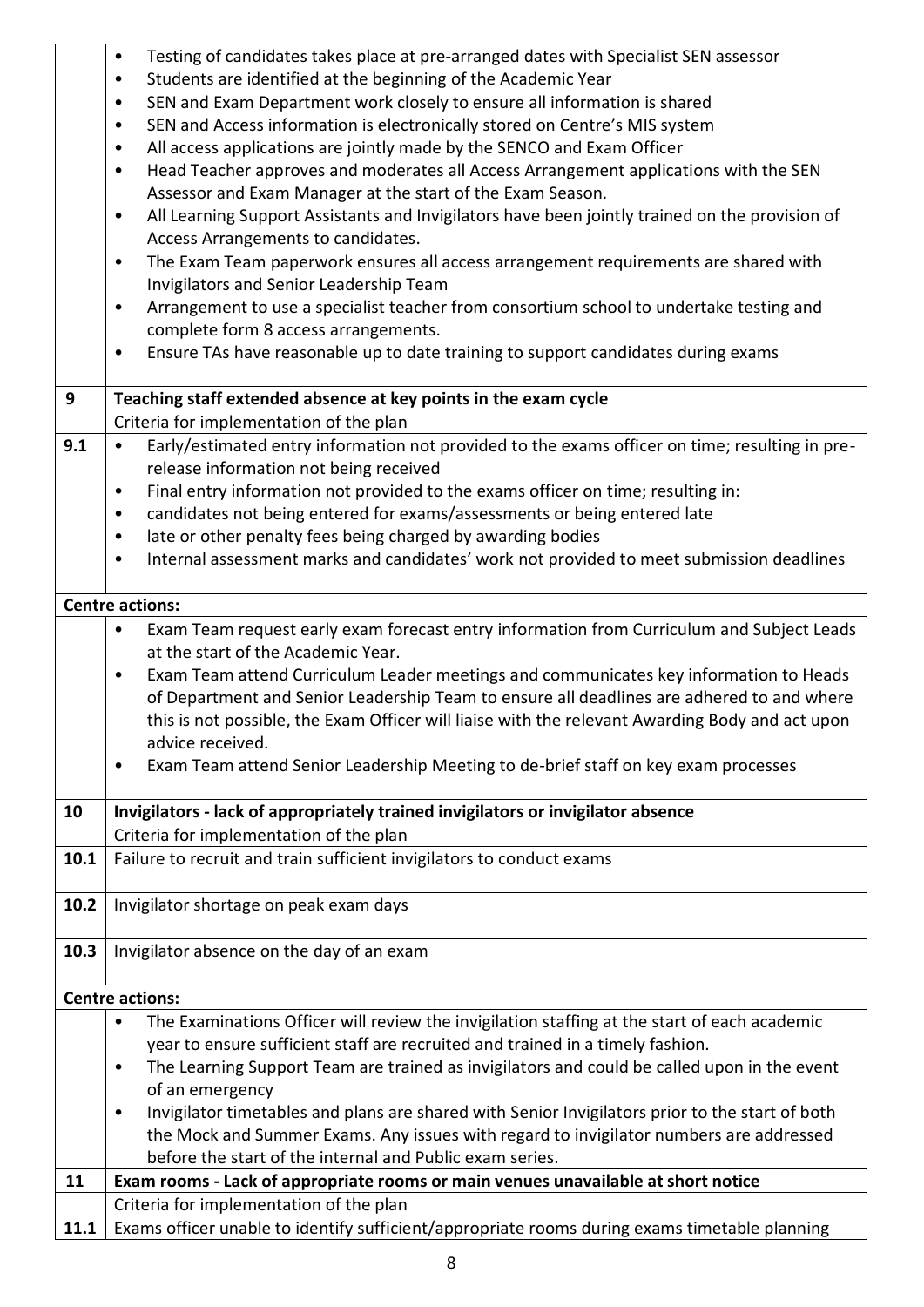| 11.2 | Insufficient rooms available on peak exam days                                                                                                                                                                                                                                                                                                                                                                                                                                                                                                                                                                                                                                                                                                                                                                                                                            |  |  |
|------|---------------------------------------------------------------------------------------------------------------------------------------------------------------------------------------------------------------------------------------------------------------------------------------------------------------------------------------------------------------------------------------------------------------------------------------------------------------------------------------------------------------------------------------------------------------------------------------------------------------------------------------------------------------------------------------------------------------------------------------------------------------------------------------------------------------------------------------------------------------------------|--|--|
| 11.3 | Main exam venues unavailable due to an expected incident at exam time                                                                                                                                                                                                                                                                                                                                                                                                                                                                                                                                                                                                                                                                                                                                                                                                     |  |  |
|      |                                                                                                                                                                                                                                                                                                                                                                                                                                                                                                                                                                                                                                                                                                                                                                                                                                                                           |  |  |
|      | <b>Centre actions:</b>                                                                                                                                                                                                                                                                                                                                                                                                                                                                                                                                                                                                                                                                                                                                                                                                                                                    |  |  |
|      | All exam rooms are booked by the Exam Team in liaison with the Office Manager<br>$\bullet$<br>Rooming provision is detailed on the Master timetable that is circulated to all Senior<br>٠<br>Leadership members, the IT Department, the Site Team, Invigilators and is displayed in<br>prominent positions in the Staff Room and 6th Form area. By sharing this key information<br>any issues are flushed out before the start of the exam series<br>In the event of the main exam hall not being in use alternative internal venues would be<br>$\bullet$<br>investigated. The school Gym and school Hall could accommodate the cohort of exam<br>students.<br>In the event of these venues not being available an alternative venue would need to be<br>$\bullet$<br>found. The Head Teacher in agreement with Awarding Bodies would seek alternative<br>accommodation. |  |  |
|      |                                                                                                                                                                                                                                                                                                                                                                                                                                                                                                                                                                                                                                                                                                                                                                                                                                                                           |  |  |
| 12   | <b>Failure of IT systems</b>                                                                                                                                                                                                                                                                                                                                                                                                                                                                                                                                                                                                                                                                                                                                                                                                                                              |  |  |
|      | Criteria for implementation of the plan                                                                                                                                                                                                                                                                                                                                                                                                                                                                                                                                                                                                                                                                                                                                                                                                                                   |  |  |
| 12.1 | System failure at final entry deadline                                                                                                                                                                                                                                                                                                                                                                                                                                                                                                                                                                                                                                                                                                                                                                                                                                    |  |  |
| 12.2 | System failure during exams preparation                                                                                                                                                                                                                                                                                                                                                                                                                                                                                                                                                                                                                                                                                                                                                                                                                                   |  |  |
| 12.3 | System failure at results release time                                                                                                                                                                                                                                                                                                                                                                                                                                                                                                                                                                                                                                                                                                                                                                                                                                    |  |  |
|      | <b>Centre actions:</b>                                                                                                                                                                                                                                                                                                                                                                                                                                                                                                                                                                                                                                                                                                                                                                                                                                                    |  |  |
|      | All entries could be submitted directly onto awarding body websites or IT facilities at another<br>$\bullet$<br>school could be used<br>Senior Leaders to be informed<br>Results may also be accessed directly from the Awarding Bodies. At all times during the<br>system failure the Exams Officer will liaise with the Awarding Bodies to minimise disruption<br>and costs incurred.                                                                                                                                                                                                                                                                                                                                                                                                                                                                                   |  |  |
| 13   | Disruption of teaching time - Centre closed for an extended period                                                                                                                                                                                                                                                                                                                                                                                                                                                                                                                                                                                                                                                                                                                                                                                                        |  |  |
|      | Criteria for implementation of the plan                                                                                                                                                                                                                                                                                                                                                                                                                                                                                                                                                                                                                                                                                                                                                                                                                                   |  |  |
| 13.1 | Centre closed or candidates are unable to attend for an extended period during normal teaching<br>or study supported time, interrupting the provision of normal teaching and learning.                                                                                                                                                                                                                                                                                                                                                                                                                                                                                                                                                                                                                                                                                    |  |  |
|      | <b>Centre actions:</b>                                                                                                                                                                                                                                                                                                                                                                                                                                                                                                                                                                                                                                                                                                                                                                                                                                                    |  |  |
|      | It remains the centre's responsibility to ensure that students are prepared as usual for<br>examinations<br>Guidance on emergency planning, with advice on severe weather procedures is available or<br>$\bullet$<br>our website.<br>Relocate to an alternative facility<br>$\bullet$<br>Prioritise teaching for those taking exams imminently                                                                                                                                                                                                                                                                                                                                                                                                                                                                                                                            |  |  |
| 14   | Centre unable to open as normal during the exams period                                                                                                                                                                                                                                                                                                                                                                                                                                                                                                                                                                                                                                                                                                                                                                                                                   |  |  |
|      | Criteria for implementation of the plan                                                                                                                                                                                                                                                                                                                                                                                                                                                                                                                                                                                                                                                                                                                                                                                                                                   |  |  |
| 14.1 | Centre unable to open as normal for scheduled examinations                                                                                                                                                                                                                                                                                                                                                                                                                                                                                                                                                                                                                                                                                                                                                                                                                |  |  |
|      | In the event that the head of centre decides the centre cannot be opened for scheduled<br>examinations, the relevant awarding body must be informed as soon as possible. Awarding bodies<br>will be able to offer advice regarding the alternative arrangements for conducting examinations                                                                                                                                                                                                                                                                                                                                                                                                                                                                                                                                                                               |  |  |

 $\mathbf{r}$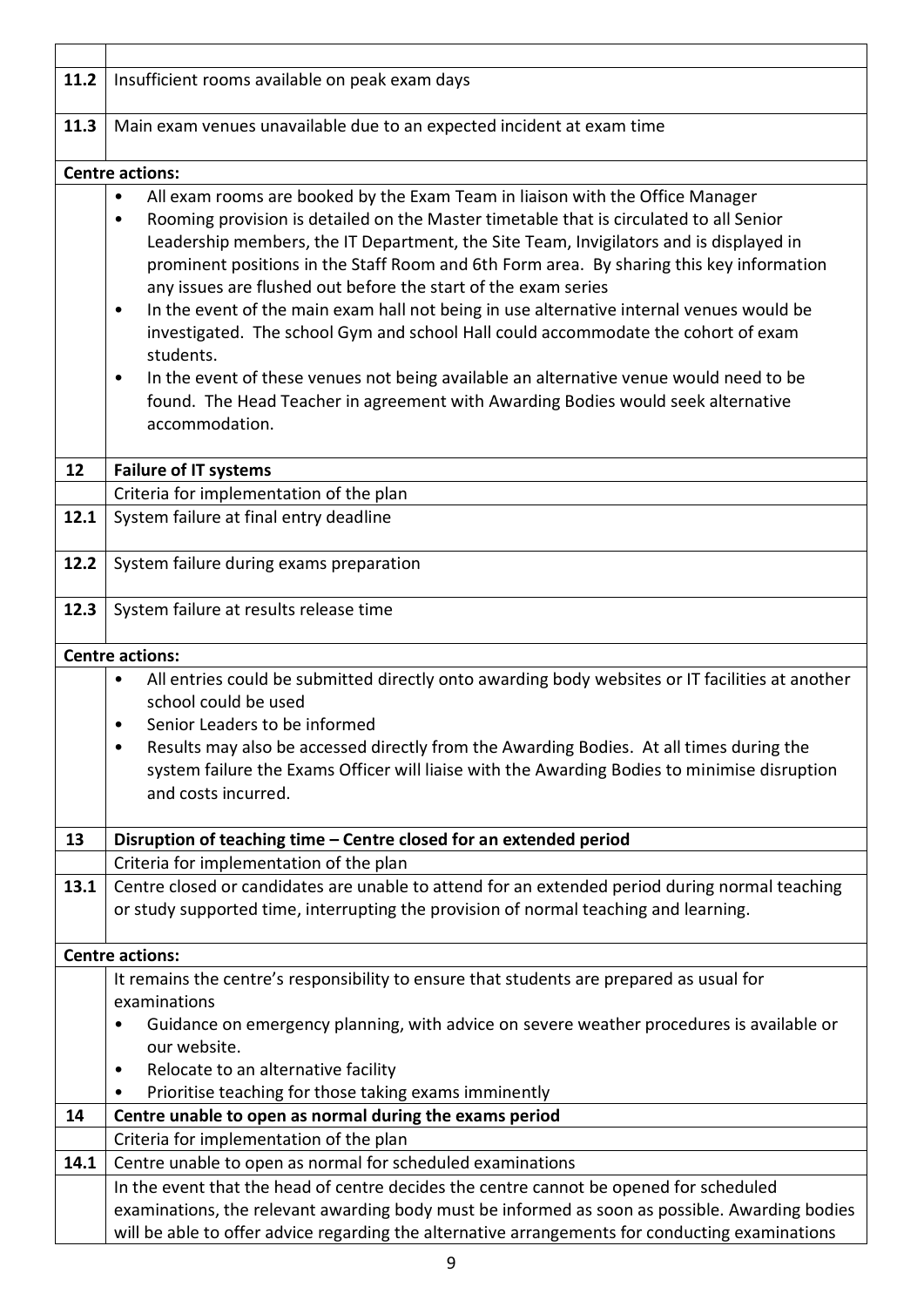|      | that may be available and the options for candidates who have not been able to take scheduled<br>examinations.                                                                                                                                                                                                                                                                                                                                                                                                                                                                                                                                                                                                                                                                                                                                                                                                                                                                                                                                                                                                                                                                                                                                                                                                                                                                                                                                                                                                                                          |
|------|---------------------------------------------------------------------------------------------------------------------------------------------------------------------------------------------------------------------------------------------------------------------------------------------------------------------------------------------------------------------------------------------------------------------------------------------------------------------------------------------------------------------------------------------------------------------------------------------------------------------------------------------------------------------------------------------------------------------------------------------------------------------------------------------------------------------------------------------------------------------------------------------------------------------------------------------------------------------------------------------------------------------------------------------------------------------------------------------------------------------------------------------------------------------------------------------------------------------------------------------------------------------------------------------------------------------------------------------------------------------------------------------------------------------------------------------------------------------------------------------------------------------------------------------------------|
|      | <b>Centre actions:</b>                                                                                                                                                                                                                                                                                                                                                                                                                                                                                                                                                                                                                                                                                                                                                                                                                                                                                                                                                                                                                                                                                                                                                                                                                                                                                                                                                                                                                                                                                                                                  |
|      | The Exams Officer will contact the relevant Awarding Bodies to discuss alternative arrangements<br>and liaise with the SLT to take appropriate action.                                                                                                                                                                                                                                                                                                                                                                                                                                                                                                                                                                                                                                                                                                                                                                                                                                                                                                                                                                                                                                                                                                                                                                                                                                                                                                                                                                                                  |
|      | In the event that the centre is unable to open, there is a reciprocal arrangement for<br>٠<br>supporting our students to be able to take their scheduled examinations at Loreto College in<br>St Albans. Students will be kept in isolation and without any means of communication and<br>will be transported by coach or worst case scenario by walking to Loreto College which<br>undertakes examinations for both GCSE and A Level to the same level of scrutiny as evident at<br>STAGS. Should the centre be unable to open students will be communicated to go directly to<br>Loreto College to avoid delay at the start of their examinations.                                                                                                                                                                                                                                                                                                                                                                                                                                                                                                                                                                                                                                                                                                                                                                                                                                                                                                    |
| 15   | Candidates unable to take/or complete examinations because of a crisis - Centre remains open                                                                                                                                                                                                                                                                                                                                                                                                                                                                                                                                                                                                                                                                                                                                                                                                                                                                                                                                                                                                                                                                                                                                                                                                                                                                                                                                                                                                                                                            |
| 15.1 | Criteria for implementation of the plan<br>Candidates are unable to attend the examination centre to take examinations as normal or<br>complete the examination due to a crisis                                                                                                                                                                                                                                                                                                                                                                                                                                                                                                                                                                                                                                                                                                                                                                                                                                                                                                                                                                                                                                                                                                                                                                                                                                                                                                                                                                         |
| 15.2 | In assessing whether to continue the examination, the following factors need to be taken into<br>consideration:<br>the length of time that has passed since the official start time<br>$\bullet$<br>whether the minimum time for remaining in the examination has passed to maintain the<br>$\bullet$<br>integrity of the examination<br>the amount of time left to complete the examination(s)<br>$\bullet$<br>whether there is sufficient time to complete the examinations before another session starts.<br>$\bullet$<br>whether continuing the examination take candidates over the session limit of 3 hours, taking<br>$\bullet$<br>particular care to consider candidates with access arrangements which include extra time.<br>The Head of Centre, or their nominated deputy, should decide whether it is appropriate to<br>continue the session using the criteria set out above. In making this decision, the Head of Centre,<br>or their nominated deputy, must be satisfied that communication between candidates has not<br>taken place outside of the examination room. Only if completely satisfied that no communication<br>whatsoever has taken place must candidates be allowed to continue the examination.<br>If the session is to be abandoned, this will be either:<br>because of consideration of the criteria above;<br>٠<br>because re-entry to the premises cannot be secured; or<br>$\bullet$<br>because the risk of communication between candidates, which would invalidate the<br>٠<br>examination, cannot be eliminated. |
|      | <b>Centre actions:</b>                                                                                                                                                                                                                                                                                                                                                                                                                                                                                                                                                                                                                                                                                                                                                                                                                                                                                                                                                                                                                                                                                                                                                                                                                                                                                                                                                                                                                                                                                                                                  |
|      | The Exams Officer will contact the relevant Awarding Body to discuss alternative arrangements<br>and liaise with the SLT to take appropriate action.                                                                                                                                                                                                                                                                                                                                                                                                                                                                                                                                                                                                                                                                                                                                                                                                                                                                                                                                                                                                                                                                                                                                                                                                                                                                                                                                                                                                    |
|      | Partially completed papers should be sent to Awarding Body as usual, unless Awarding Body<br>$\bullet$<br>has specifically requested that papers should not be submitted.<br>Wheelchair users will have a nominated invigilator to assist with evacuation.<br>٠                                                                                                                                                                                                                                                                                                                                                                                                                                                                                                                                                                                                                                                                                                                                                                                                                                                                                                                                                                                                                                                                                                                                                                                                                                                                                         |
| 16   | Disruption to the transportation of completed examination scripts<br>Criteria for implementation of the plan                                                                                                                                                                                                                                                                                                                                                                                                                                                                                                                                                                                                                                                                                                                                                                                                                                                                                                                                                                                                                                                                                                                                                                                                                                                                                                                                                                                                                                            |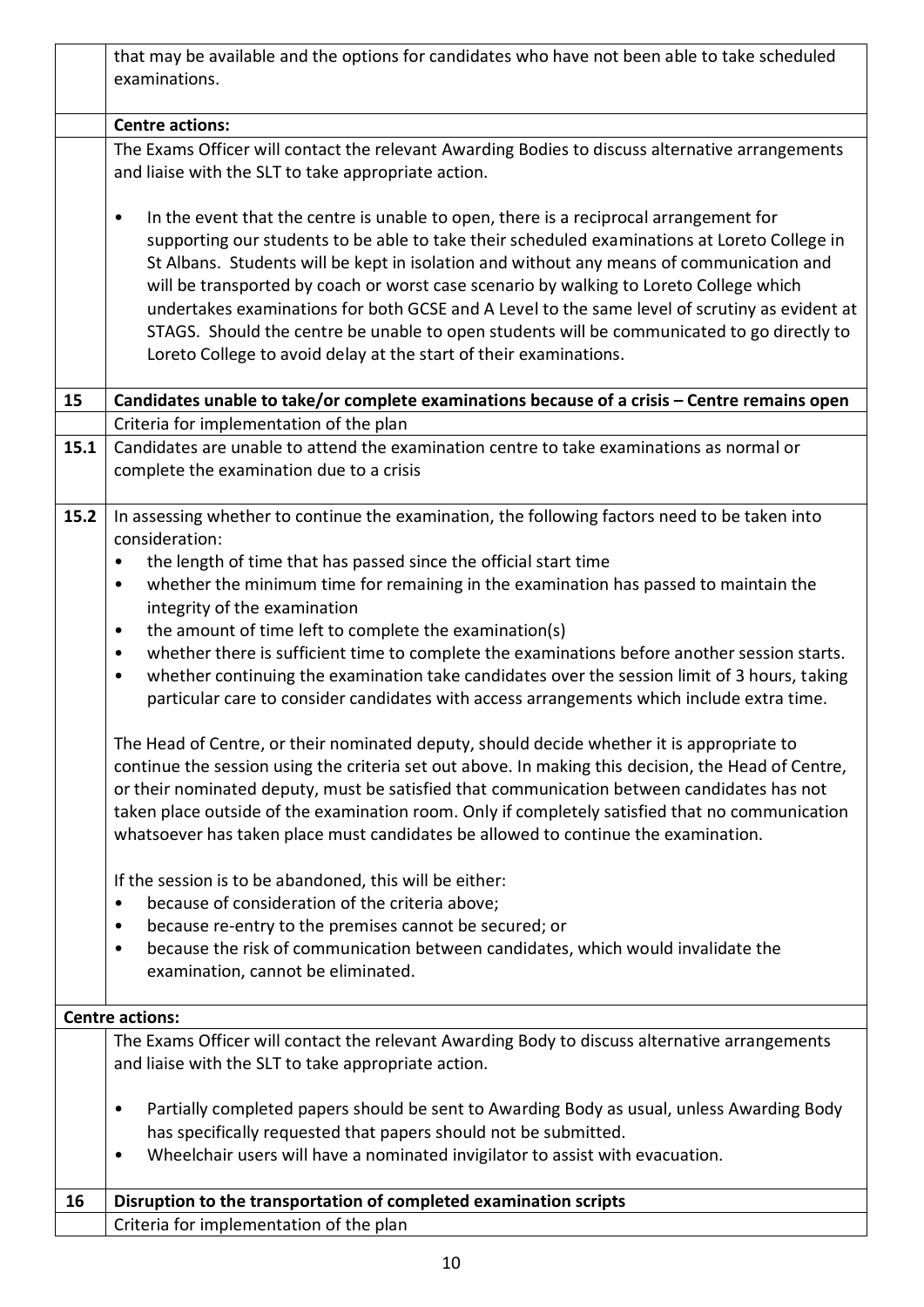| 16.1 | Delay in normal collection arrangements for completed examination scripts                                   |  |  |
|------|-------------------------------------------------------------------------------------------------------------|--|--|
|      | <b>Current entre actions:</b>                                                                               |  |  |
|      | Centre to seek advice from the awarding organisations and normal collection agency<br>$\bullet$             |  |  |
|      | regarding collection. Centres will not make any despatch arrangements without consulting                    |  |  |
|      | awarding body first.                                                                                        |  |  |
|      | Centres to ensure secure storage of completed examination papers until new collection<br>٠                  |  |  |
|      | arrangements have been confirmed                                                                            |  |  |
|      | Head of Centre to be informed of situation<br>٠                                                             |  |  |
|      | Relocate to an alternative venue<br>٠                                                                       |  |  |
|      | Offer candidates opportunity to take exams at next available series<br>٠                                    |  |  |
|      | Apply for Special consideration<br>$\bullet$                                                                |  |  |
|      | The Exams Officer will contact the Awarding Bodies to notify them of any such difficulties and<br>$\bullet$ |  |  |
|      | put in place suitable alternative arrangements                                                              |  |  |
|      |                                                                                                             |  |  |
| 17   | Assessment evidence is not available to be marked                                                           |  |  |
|      | Criteria for implementation of the plan                                                                     |  |  |
| 17.1 | Large scale damage to or destruction of completed examination scripts/assessment evidence                   |  |  |
|      | before it can be marked                                                                                     |  |  |
|      |                                                                                                             |  |  |
|      | <b>Centre actions:</b>                                                                                      |  |  |
|      | Centre to contact awarding bodies<br>٠                                                                      |  |  |
|      | Awarding organisations to generate candidate marks for affected assessments based on other<br>٠             |  |  |
|      | appropriate evidence of candidate achievement as defined by the awarding organisations                      |  |  |
|      | The Exams Officer will contact the relevant Awarding Body to notify them of any such<br>$\bullet$           |  |  |
|      | incidents and act upon advice given                                                                         |  |  |
| 18   | Centre unable to distribute results as normal                                                               |  |  |
|      | Criteria for Implementation of the Plan                                                                     |  |  |
| 18.1 | Centre is unable to access or manage the distribution of results to candidates (including in the            |  |  |
|      | event of the centre being unavailable on results day owing to an unforeseen emergency).                     |  |  |
|      | Centre is unable to facilitate post-results services.                                                       |  |  |
|      | <b>Centre actions:</b>                                                                                      |  |  |
|      | Head of Centre to make arrangements to access its results at an alternative site<br>$\bullet$               |  |  |
|      | Centre to make arrangements to coordinate access to most results service from an<br>٠                       |  |  |
|      | alternative site or consortium school                                                                       |  |  |
|      | Centre to share facilities with another centre if possible<br>٠                                             |  |  |
|      | The Exams Officer will contact the Awarding Bodies to notify them of any such incidents and<br>٠            |  |  |
|      | act upon advice given                                                                                       |  |  |
|      |                                                                                                             |  |  |
|      | Centre used by Loreto College as their alternative emergency venue                                          |  |  |
|      |                                                                                                             |  |  |
|      |                                                                                                             |  |  |

\* information taken from the Joint contingency plan for the examination system in England, Wales and Northern Ireland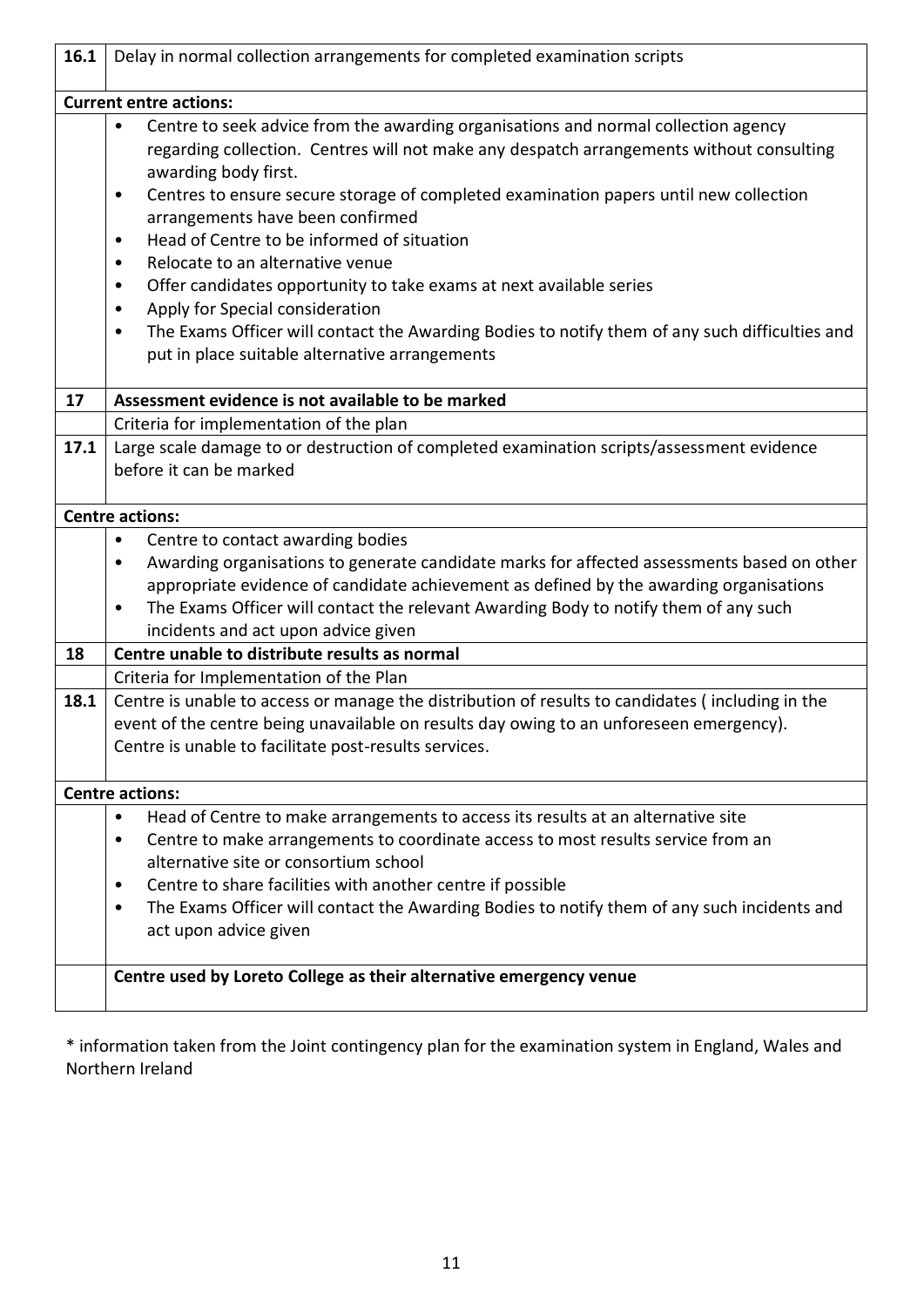# **19. Further Guidance to Inform and Implement Contingency Planning**

## **Ofqual (Updated August 2021)**

# **Covid specific guidance:**

**Proposed Changes to the assessment of GCSEs, AS and A Levels in 2020**  [https://www.gov.uk/government/consultations/proposed-changes-to-the-assessment-of-gcses-as](https://www.gov.uk/government/consultations/proposed-changes-to-the-assessment-of-gcses-as-and-a-levels-in-2022)[and-a-levels-in-2022](https://www.gov.uk/government/consultations/proposed-changes-to-the-assessment-of-gcses-as-and-a-levels-in-2022)

## **Arrangements for VTQ and other GQs in 21/22**

https://assets.publishing.service.gov.uk/government/uploads/system/uploads/attachment\_data/fil e/1011780/6826 2 Decisions Arrangements for the assessment and awarding of Vocational a nd Technical Qualifications and Other General Qualifications in 2021 to 2022.pdf

- **Public health guidance to support autumn exams** (www.gov.uk/government/publications/responsibility-for-autumn-gcse-as-and-a-level-examseries/public-health-arrangements-for-autumn-exams) from the Department for Education
- **Education and childcare: coronavirus** (https://gov.wales/education-coronavirus) from Welsh Government
- **Covid-19 - guidance for school and educational settings** (www.educationni.gov.uk/publications/coronavirus-covid-19-guidance-school-and-educational-settings-northernireland) from Department of Education in Northern Ireland

#### **General Contingency Guidance**

*Exam system contingency plan – What school should do if exams or other assessments are seriously disrupted ( updated January 2018)*

[https://www.gov.uk/government/publications/exam-system-contingency-plan-england-wales-and-northern-ireland/what-schools-and](https://www.gov.uk/government/publications/exam-system-contingency-plan-england-wales-and-northern-ireland/what-schools-and-colleges-should-do-if-exams-or-other-assessments-are-seriously-disrupted)[colleges-should-do-if-exams-or-other-assessments-are-seriously-disrupted](https://www.gov.uk/government/publications/exam-system-contingency-plan-england-wales-and-northern-ireland/what-schools-and-colleges-should-do-if-exams-or-other-assessments-are-seriously-disrupted)]

*Joint Contingency Plan in the event of widespread disruption to the Examination System in England, Wales and Northern Ireland* [http://dera.ioe.ac.uk/16235/1/2012-12-11-joint-contingency-plan](http://dera.ioe.ac.uk/16235/1/2012-12-11-joint-contingency-plan-november-2012.pdf)[november-2012.pdf](http://dera.ioe.ac.uk/16235/1/2012-12-11-joint-contingency-plan-november-2012.pdf)

#### **GOV.UK**

*Emergencies and severe weather: schools and early years settings* <https://www.gov.uk/emergencies-and-severe-weather-schools-and-early-years-settings>

*Teaching time lost due to severe weather conditions* [https://www.gov.uk/government/publications/teaching-time-lost-due-to-severe-weather](https://www.gov.uk/government/publications/teaching-time-lost-due-to-severe-weather%20conditions/teaching-time-lost-due-to-severe-weather-conditions)  [conditions/teaching-time-lost-due-to-severe-weather-conditions](https://www.gov.uk/government/publications/teaching-time-lost-due-to-severe-weather%20conditions/teaching-time-lost-due-to-severe-weather-conditions)

*Dispatch of exam scripts guide - Contingency planning* [https://www.gov.uk/government/publications/dispatch-of-exam-scripts-yellow-label-service/dispatch](https://www.gov.uk/government/publications/dispatch-of-exam-scripts-yellow-label-service/dispatch-of-exam-scripts-guide)[of-exam-scripts-guide](https://www.gov.uk/government/publications/dispatch-of-exam-scripts-yellow-label-service/dispatch-of-exam-scripts-guide)

*Bomb threats guidance*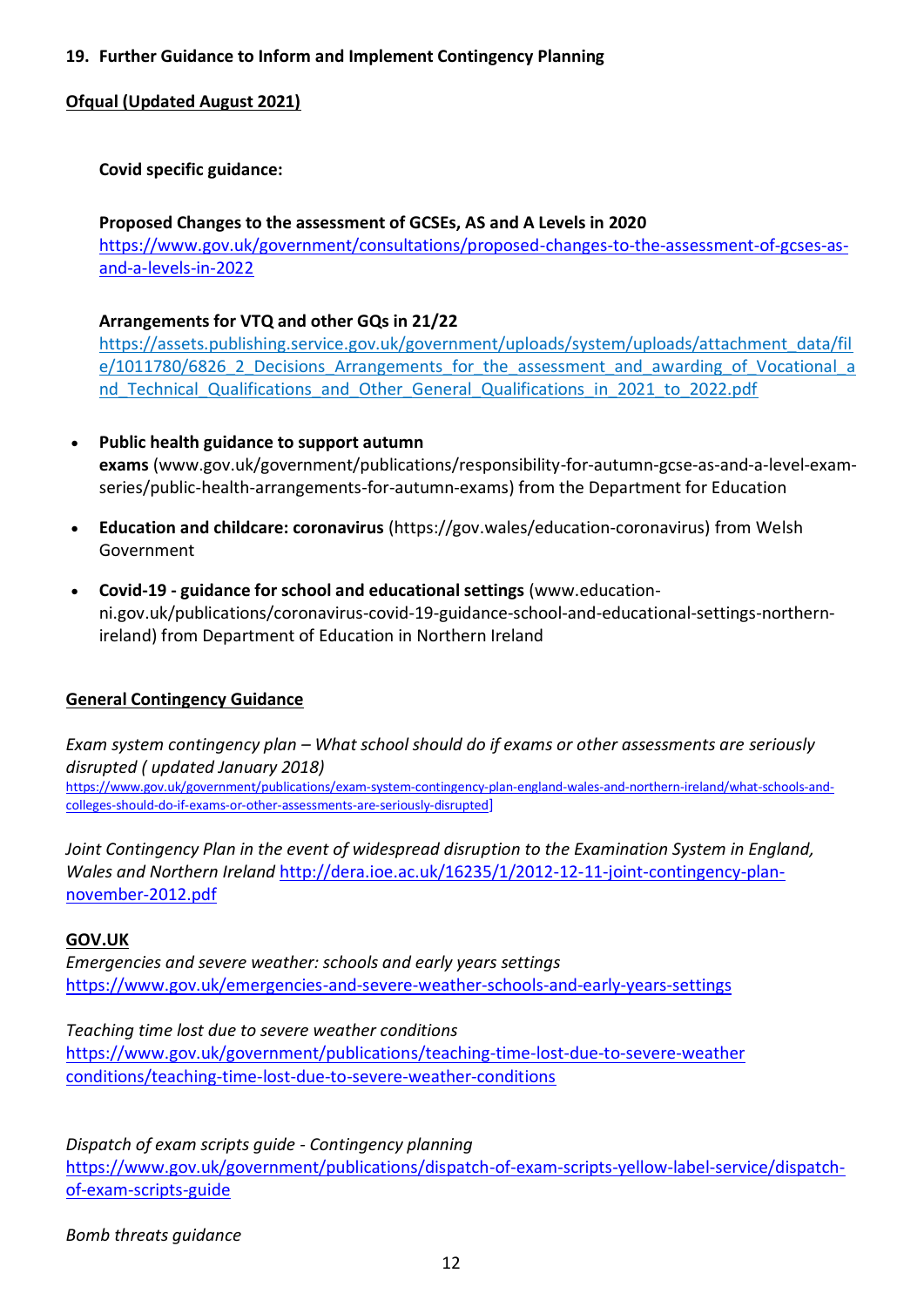*[https://www.gov.uk/government/publications/bomd-threats-guidance/procedures-](https://www.gov.uk/government/publications/bomd-threats-guidance/procedures)for-handling-bombthreats*

**JCQ**

Guidance on *alternative site arrangements* <http://www.jcq.org.uk/exams-office/forms>

*Instructions for conducting examinations* <http://www.jcq.org.uk/exams-office/ice---instructions-for-conducting-examinations>

Guidance on *access arrangements and special consideration* <http://www.jcq.org.uk/exams-office/access-arrangements-and-special-consideration>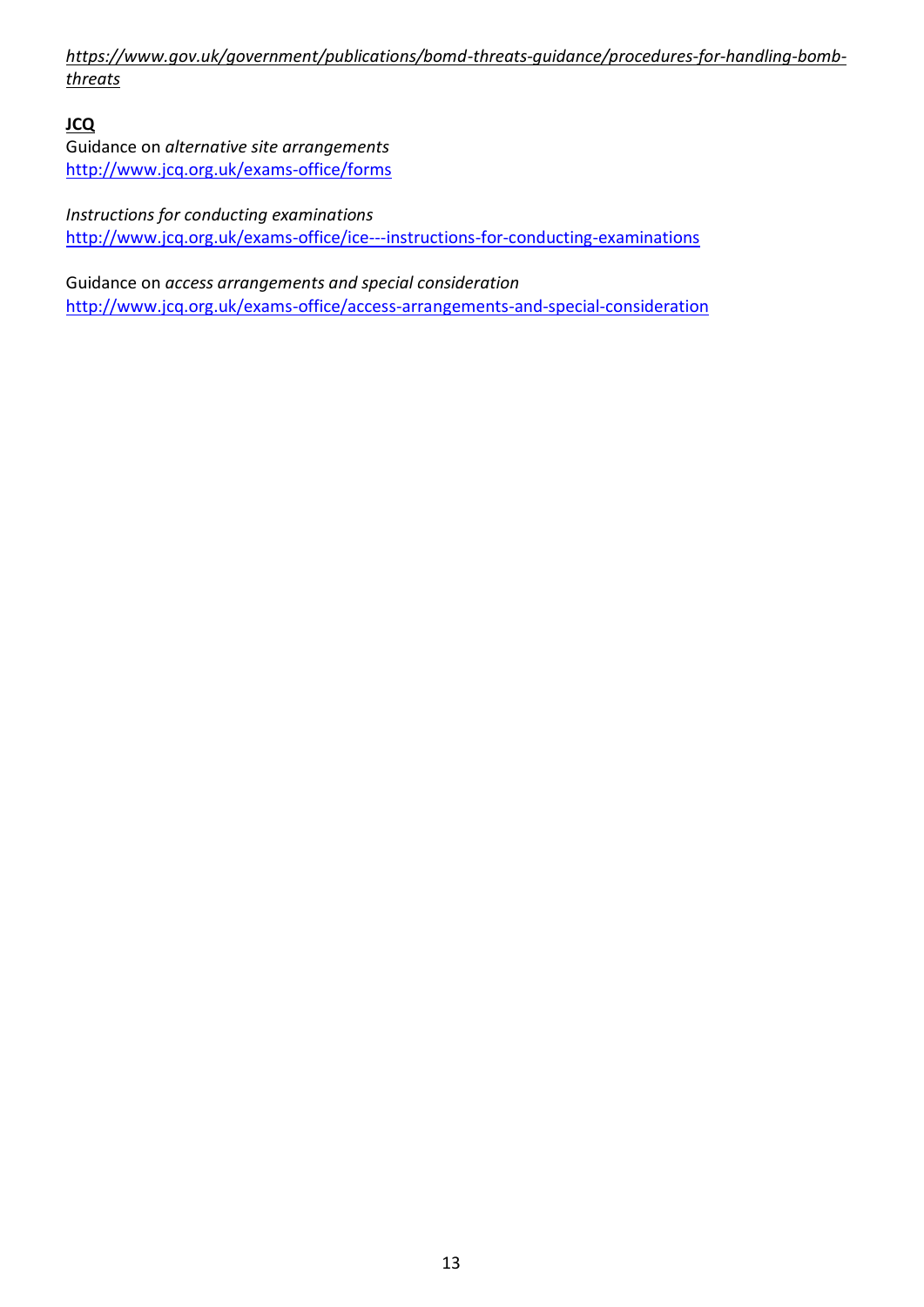# **Emergency Exam Evacuation Procedures**

# **Introduction**

An emergency evacuation is required where it is unsafe for candidates to remain in the examination room. This might include a fire, the fire alarm sounding to warn of fire, bomb alert or other serious threat.

In exceptional situations, where candidates might be severely disadvantaged or distressed by remaining in the room, the emergency evacuation procedure may also need to be followed. This might include situations where there is severe disruption in the examination room, serious illness of a candidate or invigilator or similarly serious incidents.

- A single note pulse 'beep beep' will give a warning of a possible evacuation.
- 2 tone siren will signal a full evacuation.
- Muster point is on the playing fields by the bicycle sheds. (Please familiarise yourself with the location).
- Invigilators to be reminded of evacuation procedure and designated roles at the start of exams.

The invigilator must take the following action in an emergency such as a fire alarm or bomb alert:

- On hearing the single note pulse. Note the time and stop the exam. (Senior Invigilator to read out Candidate Evacuation instructions.)
- Candidates to be told to STOP writing, put their pens down and turn their paper over. Candidates must remain seated in silence. Senior invigilator to collect the attendance register
- In a full exam hall an invigilator to stand by each fire door once the exam has been stopped. Senior invigilator to hand out row cards.
- An invigilator to be assigned to students with disabilities to ensure safe evacuation.
- When the two tone siren is heard remind candidates to remain silent and to leave all papers and scripts in the examination room.
- Evacuate the room by row. Please see diagram on reverse for Sports Hall evacuation.
- Evacuation procedures for candidates in the Leadership Centre and in Classrooms can be found by the door.
- Ensure that the candidates are supervised as closely as possible whilst they make their way to the muster point.
- Students need to line up in rows and invigilators need to be at the front and back to ensure silence is maintained.
- When the all clear is given students to be dismissed a row at a time and return to the Sports Hall foyer, the Leadership Centre or the classroom. Candidates taking exams in the Sports Hall need to line up in the Sports Hall Foyer in silence and they will be admitted back into the hall a row at a time. All students taking exams in satellite rooms need to line up outside their room in silence.
- Re-admit students to the sports hall a row at a time. Once all students are seated a senior invigilator to amend the timing of the exams. Ask students to turn their papers over and restart the exam when everyone has settled.
- Candidates to be given the full allocated exam time.
- Make a full report of the incident and of the action taken in the Exam Incident Log.
- As each incident may be different, advice will be sought (if applicable) from the relevant awarding body as soon as it is safe to do so, particularly where there is concern about the security of the examination(s) (ICE 25.4)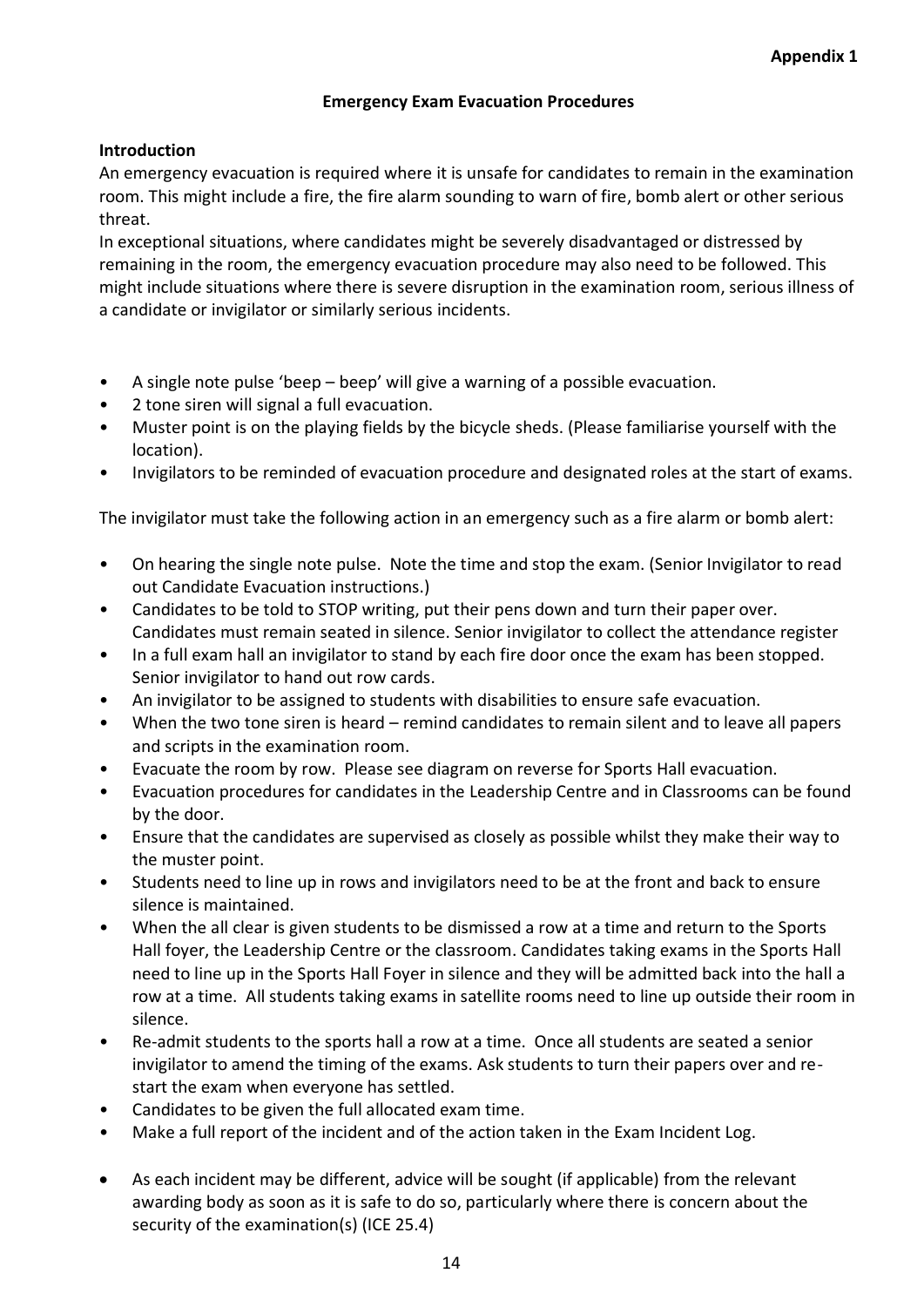Where candidates are unable to return to the building to complete the examination, the relevant awarding body will be contacted immediately for advice. The awarding bodies have procedures in place to ensure that candidates are not disadvantaged where they are unable to complete the examination due to circumstances beyond their control (ICE 24.5)

### **Invigilator Evacuation Announcement**

All invigilators to ensure they have familiarised themselves with the emergency evacuation procedures. These can be found by the doors.

On hearing the single pulse warning signal you must ask students to:

'Please stop writing immediately and put your pens down. Turn your paper over and remain seated in silence.

Invigilators please move to the fire doors and be ready for full evacuation if necessary.'

On hearing the two tone siren please announce the following:

## **Sports Hall**

'This is now a full evacuation you will leave the Sports Hall in silence row by row. You must not bring any personal belongings with you. You will line up on the Sports field on the side of the bike shed in your rows. Please remain silent at all times. Your invigilators will be supervising you.'

#### **Leadership centre**

'This is now a full evacuation you will leave the Leadership centre in silence. You will line up on the Sports field on the side of the bike shed in your rows. Please remain silent at all times. Your invigilators will be supervising you.'

#### **Classrooms**

'This is now a full evacuation you will leave the room in silence. You will line up on the Sports field on the side of the bike shed in your rows. Please remain silent at all times. Your invigilators will be supervising you.'

You will follow the evacuation procedures for your classroom and you will join the other exam candidates on the sports field by the bike shed. You must remain silent at all times.'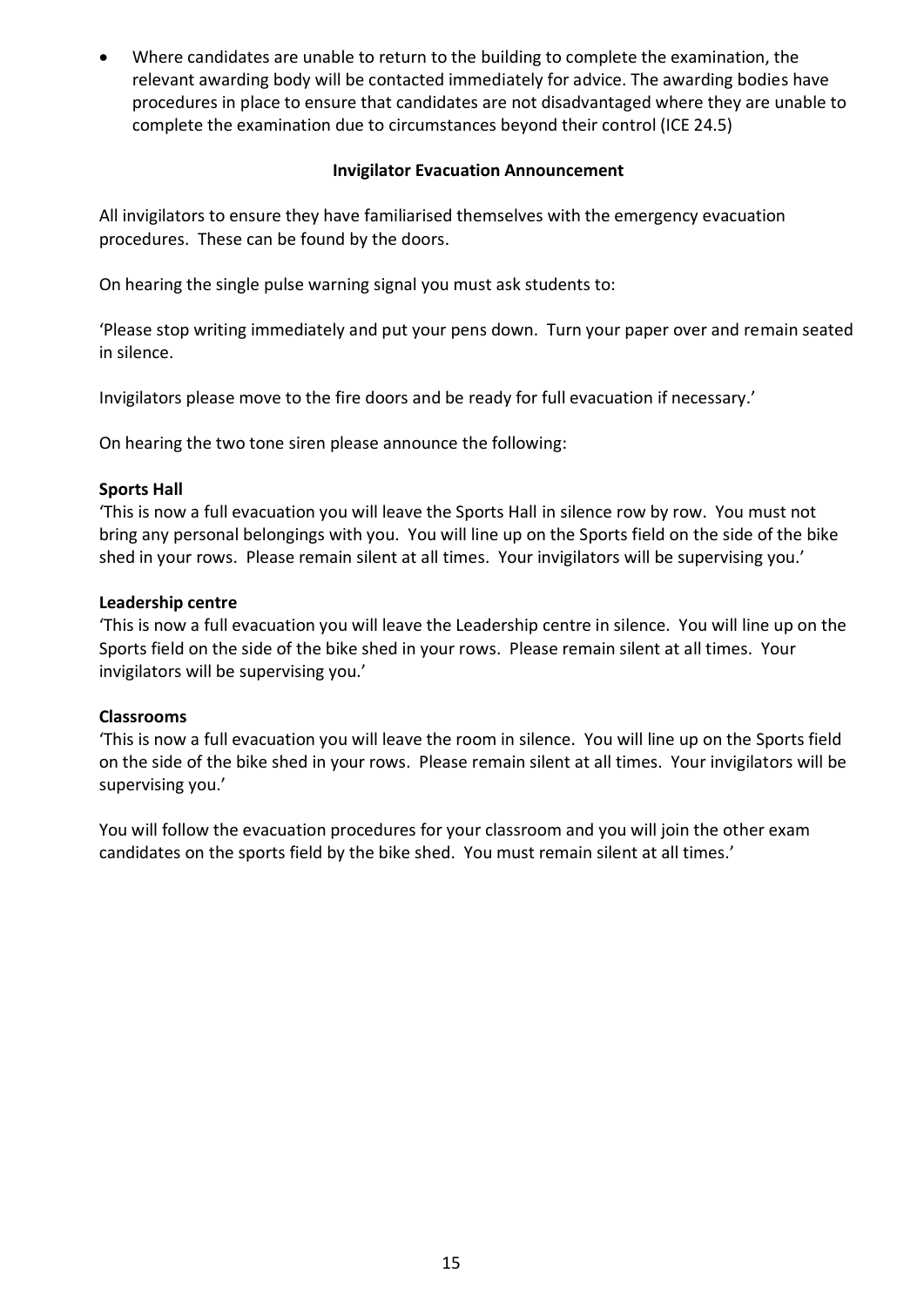# **SPORTS HALL EVACUATION**

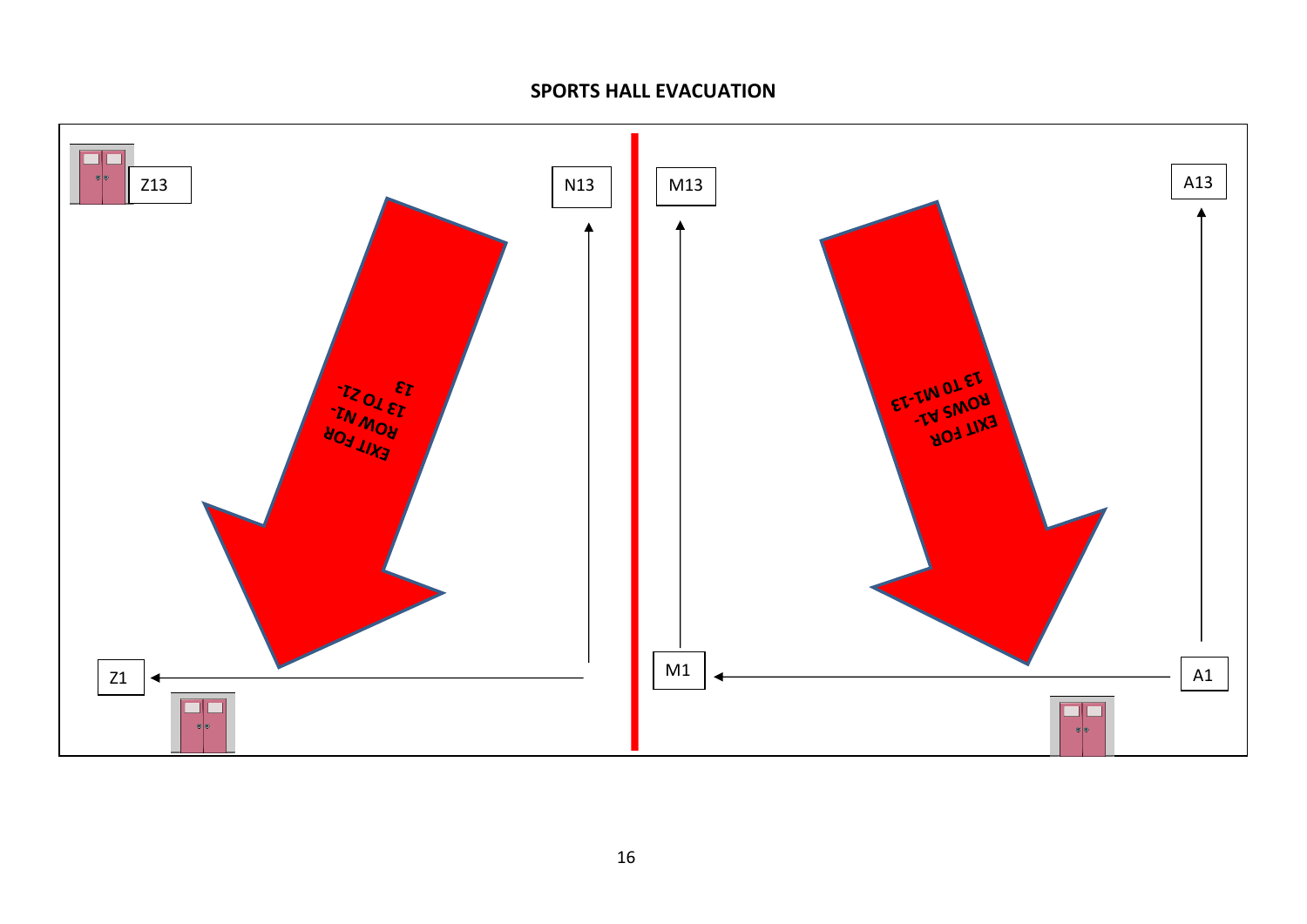# **Lockdown Procedures**

# **LOCKDOWN PROCEDURES IN CASE OF AN INCIDENT WHICH MEANS STUDENTS NEED TO STAY IN CLASS**

- 1. The only person who can instigate lockdown procedures is the Head Teacher or, in her absence, the Deputy Head Teacher or most senior person on site.
- 2. The lockdown should be highlighted to staff by a 'tannoy' announcement to all telephone handsets by using the office manager's phone in the main office **and** a 'pop-up' message to all computer screens sent by a member of the network support team. It may be decided at this point to call the emergency services but this decision will be based on the incident and made by the Head teacher, or person taking the decision to instigate the proceedings.
- 3. On hearing the receiving the 'lockdown' announcement classroom doors should be shut, blinds drawn and students asked to place their switched off mobiles on the desks in front of them (students can be told that their mobiles will not be confiscated if they are produced).
- 4. Upon hearing the bells, all available members of the Senior Leadership Team and the Premises Manager should attend the Heads office. (Even in absence this should be the base). If any of the SLT are teaching then contact is still to be made with the Head and suitable guidance given.
- 5. If the lockdown announcement has been made, then consideration should be given in contacting the Critical Incident Line at County on 01438 73726. This decision will be made by the Head teacher or the Deputy Head as to whether this is completed, dependant on the circumstances.
- 6. If the lockdown announcement is made and students are in either the LRC or the Post-16 Study Centre, they should remain in there with whatever staff are present. Students who are in corridors or en route to a classroom when the bells are rung should walk calmly to the nearest classroom. SLT and duty staff should monitor break and lunch periods as appropriate and additional staff located to key areas as necessary.
	- a. School Break
		- Students in the dining room and canopies remain where they are with staff who are present
		- Students in corridors are to go to the Main Hall which will be supervised by available staff
	- b. Contractors to the site should report immediately to the Premises Manager's office
	- c. Visitors to remain with the person they are visiting and accompany them to a suitable location.
	- d. Students on the fields should go directly to the Sports Hall, if safe to do so
- 7. If you are teaching, stay where you are when the lockdown announcement is made do not wander around the site.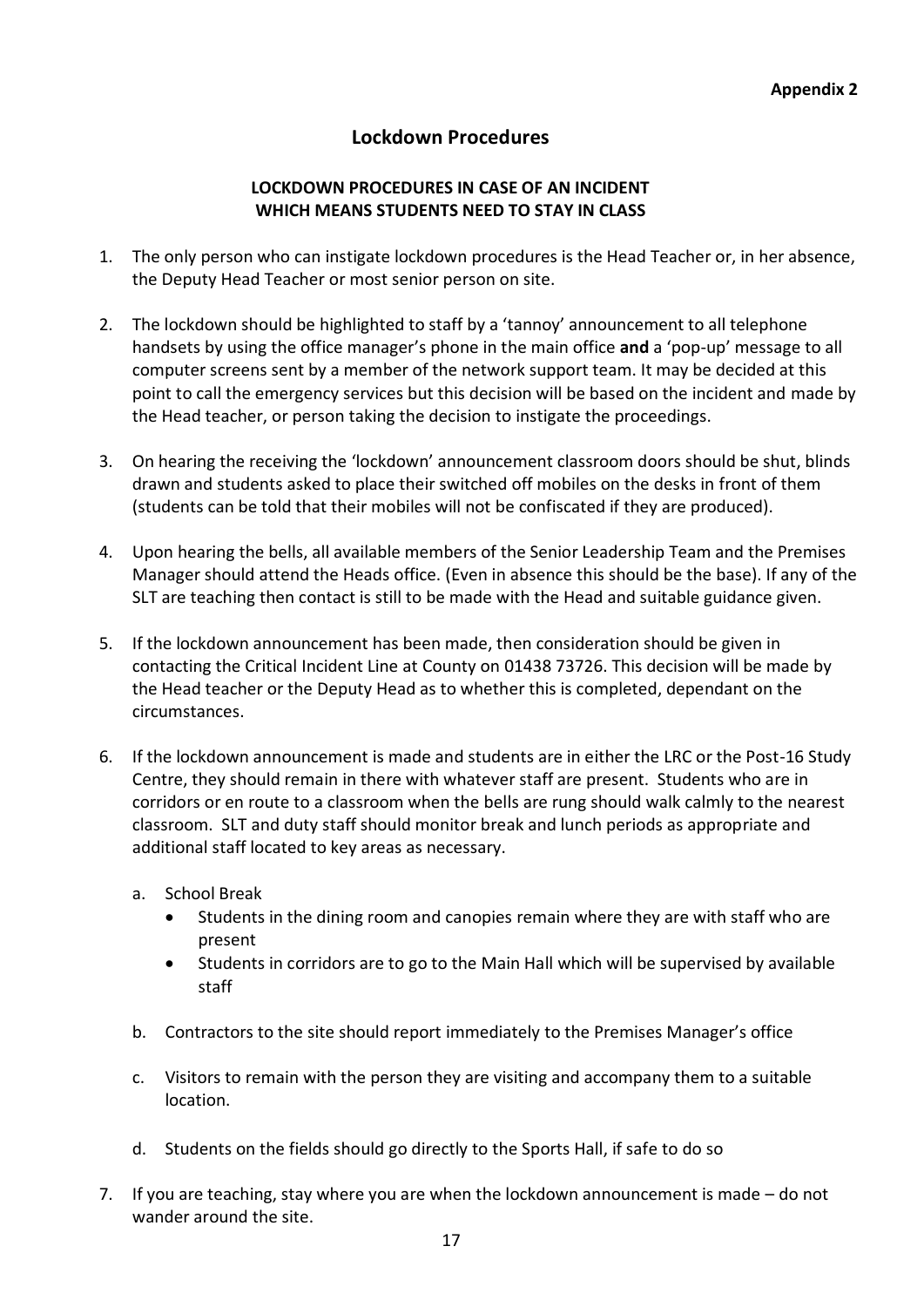- 8. On no account should students be allowed to leave the classroom. Students with medical or mobility difficulties should remain in class. In the event of examinations, students should remain where they are.
- 9. To signify that the situation is now safe a further 'tannoy' announcement and 'pop-up' message will be made**.**
- 10. If necessary, assemblies should be held at the end of the school day to inform students about what has occurred.
- 11. A letter should be prepared for parents so they are aware by the end of that day what the issues have been and an 'all staff email' compiled and distributed as appropriate to update staff members.

#### **Lockdown Procedures during Examinations**

Where candidates are in the examination room;

- tell candidates to stop writing immediately and close their answer booklets
- collect the attendance register
- make a note of the time when the examination was suspended
- instruct candidates to remain silent, leave all examination materials on their desks and remain at their desks
- where safe/possible, communicate (via mobile phone) the situation to the exams officer
- lock all windows and close any/all curtains/blinds
- lock all doors and/or use tables, or any other furniture, to barricade the entrance to the room
- (if the threat is a chemical or toxic release) instruct candidates to cover their nose and mouth (their own clothing can be used) and attempt to use anything to hand to seal up cracks around doors and any vents into the room
- where safe/possible, not leave the examination question papers unattended/out of sight
- Where safe/possible, the exams office/officer will collect all examination question papers and materials for safe/secure storage following advice from the appropriate awarding body/bodies
- Where safe/possible, the exams officer will collate the information from all examination rooms and forward this to the head of centre immediately

#### I**nvigilator Lockdown Announcement**

'We are now under lockdown. Please STOP writing immediate, put your pens down and turn your paper over. Your papers will be collected.